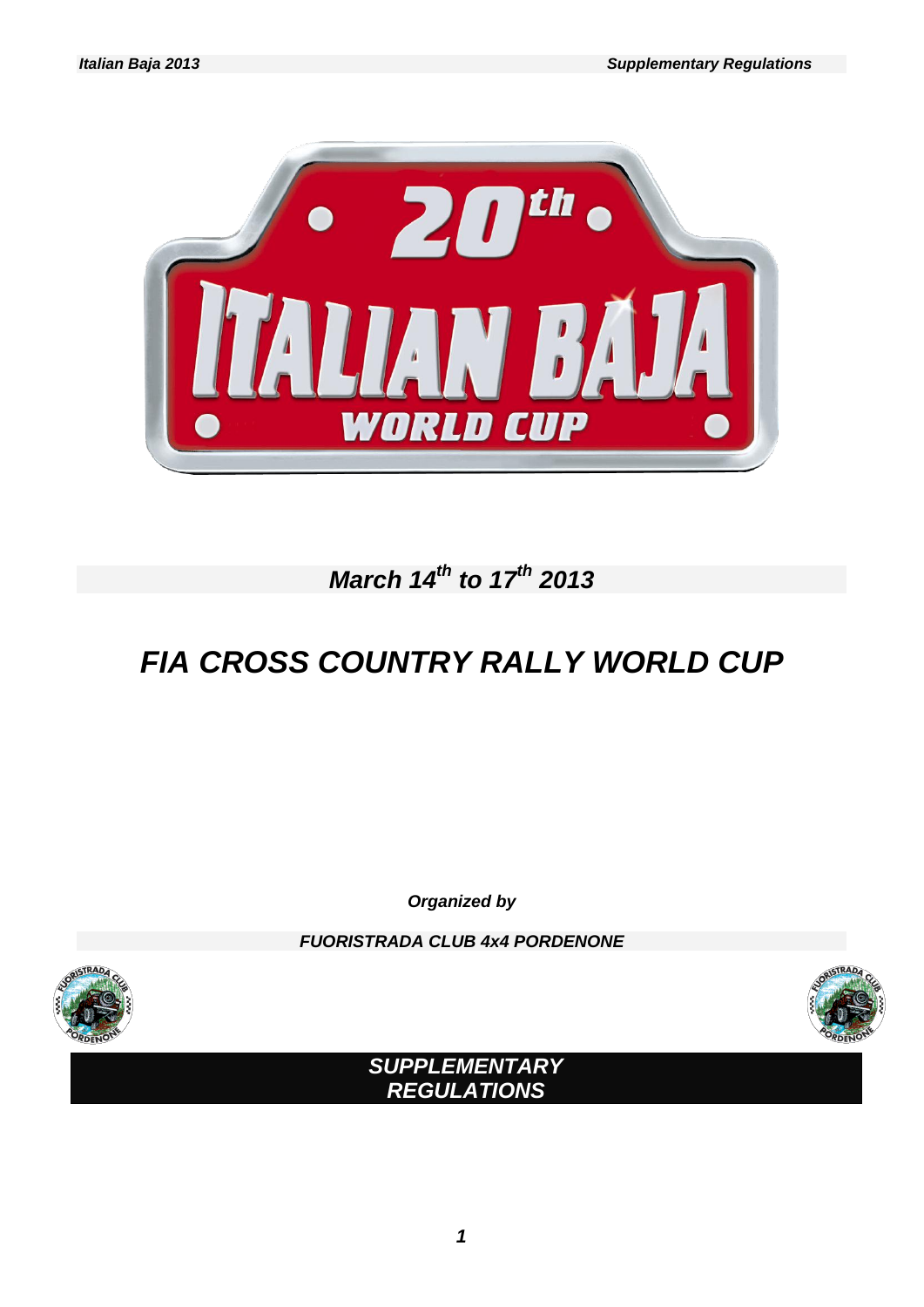*All Regulations concerning FIA Cross-Country Rallies can be found using the follows link:* http://www.fia.com/sport/regulations?f[0]=field\_regulation\_category%3A76

# *Table of Contents*

|     | <b>Introduction</b>                              | Page         | $\boldsymbol{3}$ |
|-----|--------------------------------------------------|--------------|------------------|
|     | <b>Program</b>                                   | Pages        | $3 - 4$          |
| 1.  | <b>Description</b>                               | Page         | 5                |
| 2.  | <b>Organisation</b>                              | Pages        | $6 - 8$          |
| 3.  | <b>Entries</b>                                   | <b>Pages</b> | $8 - 11$         |
| 4.  | <b>Insurance</b>                                 | Page         | 11               |
| 5.  | <b>Advertising</b>                               | <b>Pages</b> | $11 - 12$        |
| 6.  | <b>Identification numbers</b>                    | Page         | 12               |
| 7.  | <b>Tyres</b>                                     | Page         | 12               |
| 8.  | <b>Fuel</b>                                      | Page         | 12               |
| 9.  | <b>Administrative checks</b>                     | <b>Pages</b> | $12 - 13$        |
| 10. | <b>Scrutineering - Sealing &amp; marking</b>     | <b>Pages</b> | $13 - 14$        |
| 11. | <b>Super Special Stage</b>                       | Page         | 14               |
| 12. | <b>Start of the Baja</b>                         | Page         | 14               |
| 13. | <b>Running of the Baja</b>                       | <b>Pages</b> | $14 - 18$        |
| 14. | <b>Service Park/Refuelling</b>                   | <b>Pages</b> | $18 - 19$        |
| 15. | <b>Protest - Appeal</b>                          | Page         | 19               |
| 16. | <b>Summary of penalties - Supplementary Reg.</b> | <b>Pages</b> | $20 - 21$        |
| 17. | <b>Final Checks</b>                              | Page         | 22               |
| 18. | <b>Results</b>                                   | Page         | 22               |
| 19. | <b>Prizes</b>                                    | Page         | 22               |
| 20. | <b>Visas</b>                                     | Page         | 23               |
|     |                                                  |              |                  |

*Appendix 1*

*Itinerary – Timing Page 24*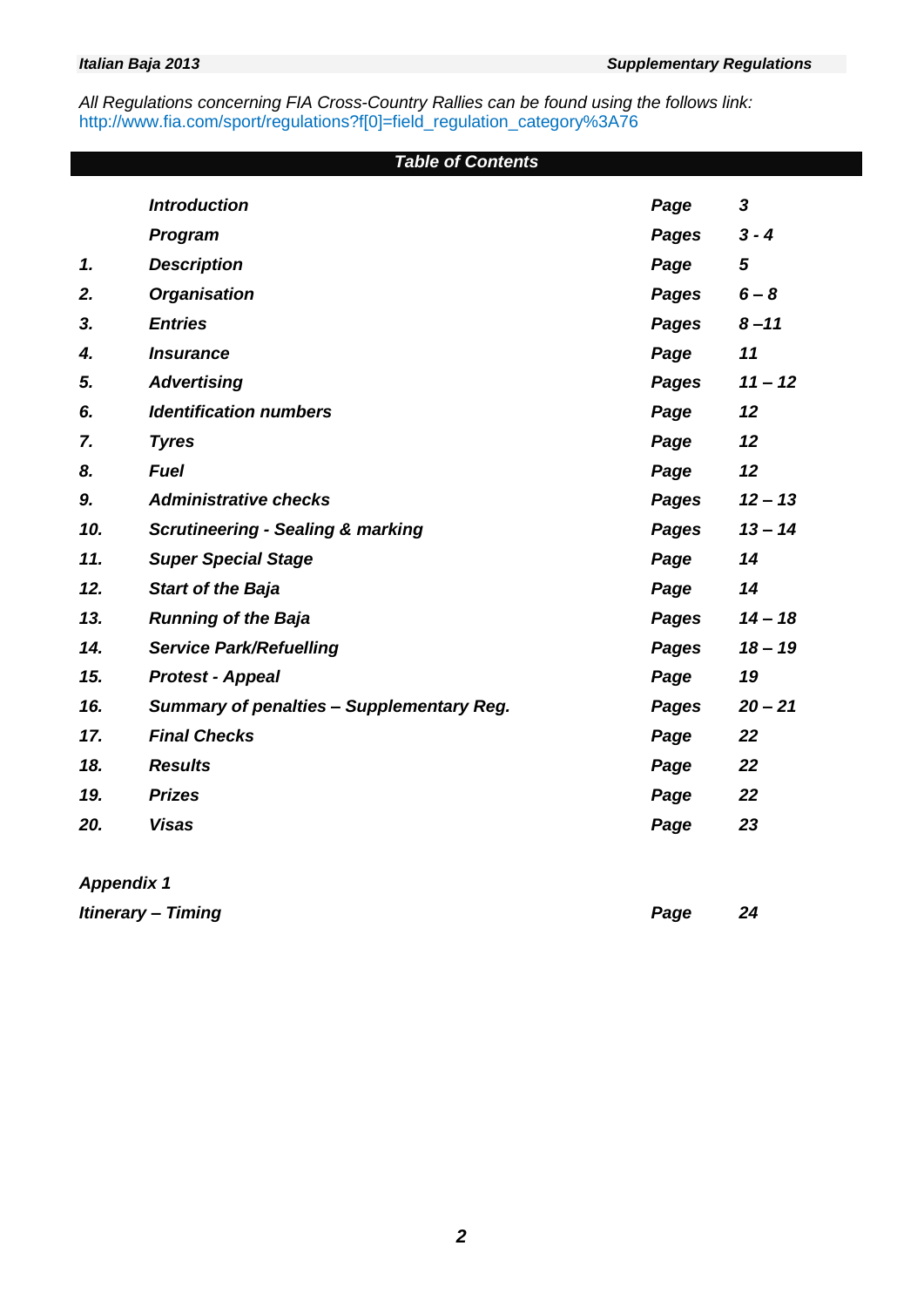#### *Introduction*

*The "Italian Baja 2013" will be run in compliance with the International Sporting Code (and appendices), the General Prescriptions applicable to the events counting towards the World Cup for Cross Country Rallies, the National Sporting Regulations which comply with the FIA Regulations and these Supplementary Regulations.*

*Modifications, amendments and/or changes to these Supplementary Regulations will be announced to all entrants only by numbered and dated bulletins issued by the organiser and approved by FIA up to the time of the first stewards meeting and thereafter by the stewards.* 

*The event is run together with a National Event with separate regulations and starting after all FIA competitors.*

*The rally will be twinned with a motorcycle event in the FIM World Cup for Bajas and, therefore the*  required interval of 30 minutes between the FIA Cross Country event and the Motorcycle event will be observed. Separate supplementary regulations for the motorcycle event are available from the *organisers*

*Unless specifically covered within these Supplementary Regulations, the text of the 2013 FIA Cross Country Rallies General Prescriptions and FIA Cup for Cross Country Rally Regulations applies and should be referred to.*

*In case of differences in the interpretation of these regulations, the english text will be binding.*

*The official time will be as GPS (Italian time = GMT + 1).*

| <b>Program</b>                        |                         |                                                                                                                                                                        |  |  |  |
|---------------------------------------|-------------------------|------------------------------------------------------------------------------------------------------------------------------------------------------------------------|--|--|--|
| Tuesday 15 <sup>th</sup> January 2013 |                         | • Opening date for entries                                                                                                                                             |  |  |  |
| Friday 15 <sup>th</sup> February 2013 |                         | • Closing date for entries at reduced fees                                                                                                                             |  |  |  |
| Monday 04th March 2013                |                         | • Closing date for entries                                                                                                                                             |  |  |  |
| Saturday 09th March 2013              |                         | • Publication of entry list                                                                                                                                            |  |  |  |
| Saturday 09th March 2013              |                         | • Pre Baja press conference<br>Pordenone                                                                                                                               |  |  |  |
| Thursday 14 <sup>th</sup> March 2013  |                         |                                                                                                                                                                        |  |  |  |
| $\cdot$ 13.00:                        | Floor "Fiera Pordenone" | · Rally Office opening - "Fiera Pordenone"<br>• Official Notice Board opening - "Fiera Pordenone"<br>. Media Room and Media accreditation centre opening - Underground |  |  |  |
| $\cdot$ 16.00 to 20.00:               |                         | • Administrative checks - "SATE pavilion - Fiera Pordenone"                                                                                                            |  |  |  |
|                                       |                         | • Distribution of identification plates, advertising and Baja material                                                                                                 |  |  |  |
| $\cdot$ 16.30 to 20.30:               | "Fiera Pordenone"       | • Scrutineering - Sealing and marking - Pavilion                                                                                                                       |  |  |  |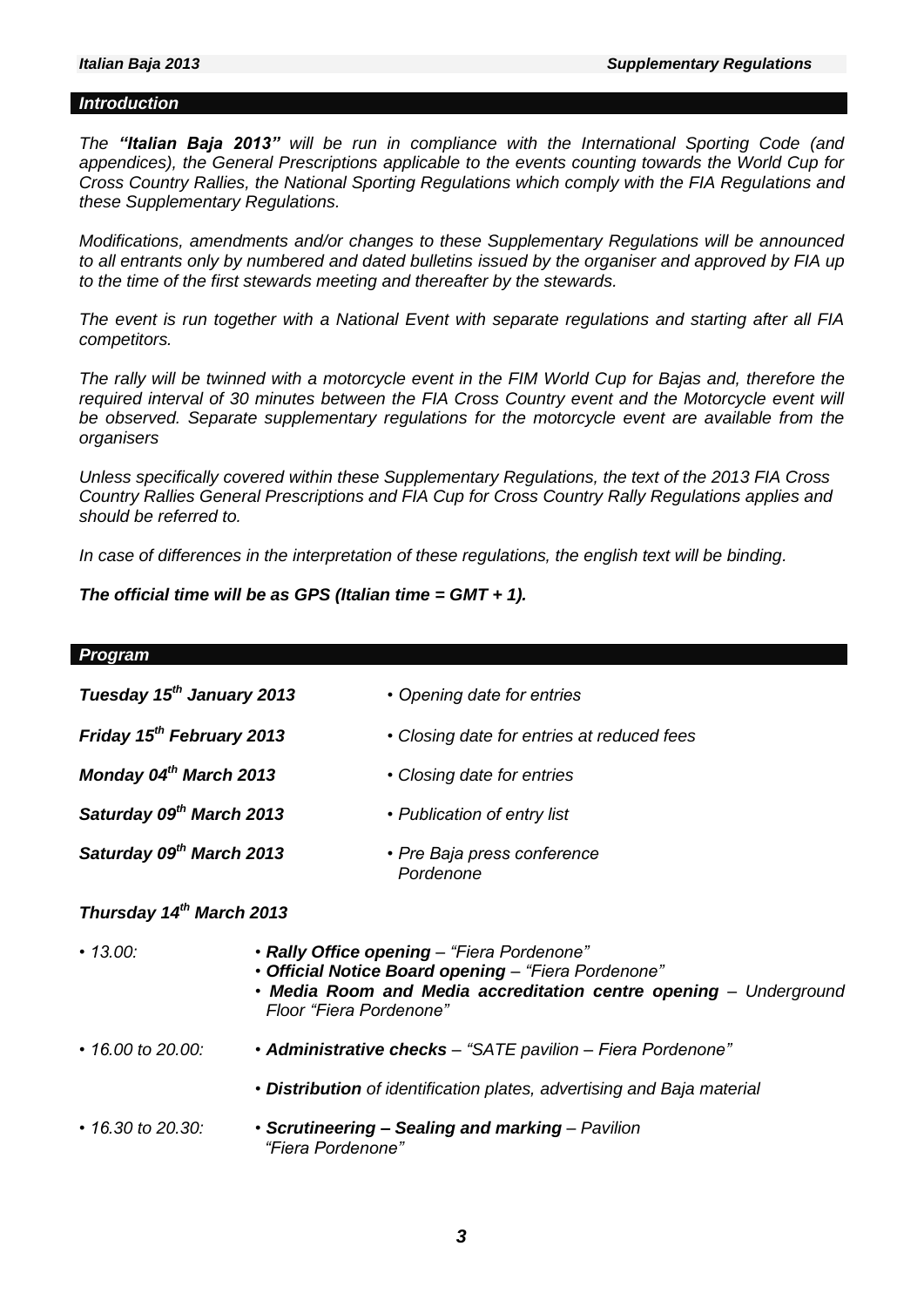# *Friday 15 th March 2013 • 07.00 to 12.00: • Administrative checks – "SATE pavilion – Fiera Pordenone" • Distribution of identification plates, advertising and Baja material • 07.30 to 12.30: • Scrutineering – Sealing and marking – Pavilion 6 "Fiera Pordenone" • 12.40: • Briefing convocation • 13.00: • Briefing – "Sala Zuliani" – "Fiera Pordenone" • 14.00: • 1 st Steward's Meeting – Baja Headquarters – 2 nd floor "Sala Consiglio" • 14.30: • Publication of list of competitors eligible to start, starting order and time of the Leg 1 – Official Notice Board. • 13.00 to 14.00: • Starting Park – "Fiera Pordenone" • 14.00: • Start of Convoy to Sacile • 15.45: • SSS Leg Starting Sacile • 17.00: • Finish of SSS Leg "Fiera Pordenone" • 19.30: • Gala Dinner 20th edition – "Pavilion 5 – Fiera Pordenone" • 23.00: • Publication of the Starting List for Leg 2 Saturday 16 th March 2013 • 09.10: • Start of Leg 2 "Fiera Pordenone" • 19.30: • Finish of Leg 2 "Piazza XX Settembre" – Pordenone • 20.00: • Publication of the Starting List for Leg 3 Sunday 17 th March 2013 • 09.05: • Start of Leg 3 "Piazza XX Settembre" – Pordenone • 16.30: • Baja Finish – Podium Parc Fermé – "Piazza XX Settembre" – Pordenone • 17.00: • Post Event Scrutineering • 18.00: • Prize-Givin – "Pavilion 5 – Fiera Pordenone" • 18.00: • Provisional Final Classification posted Official Notice Board*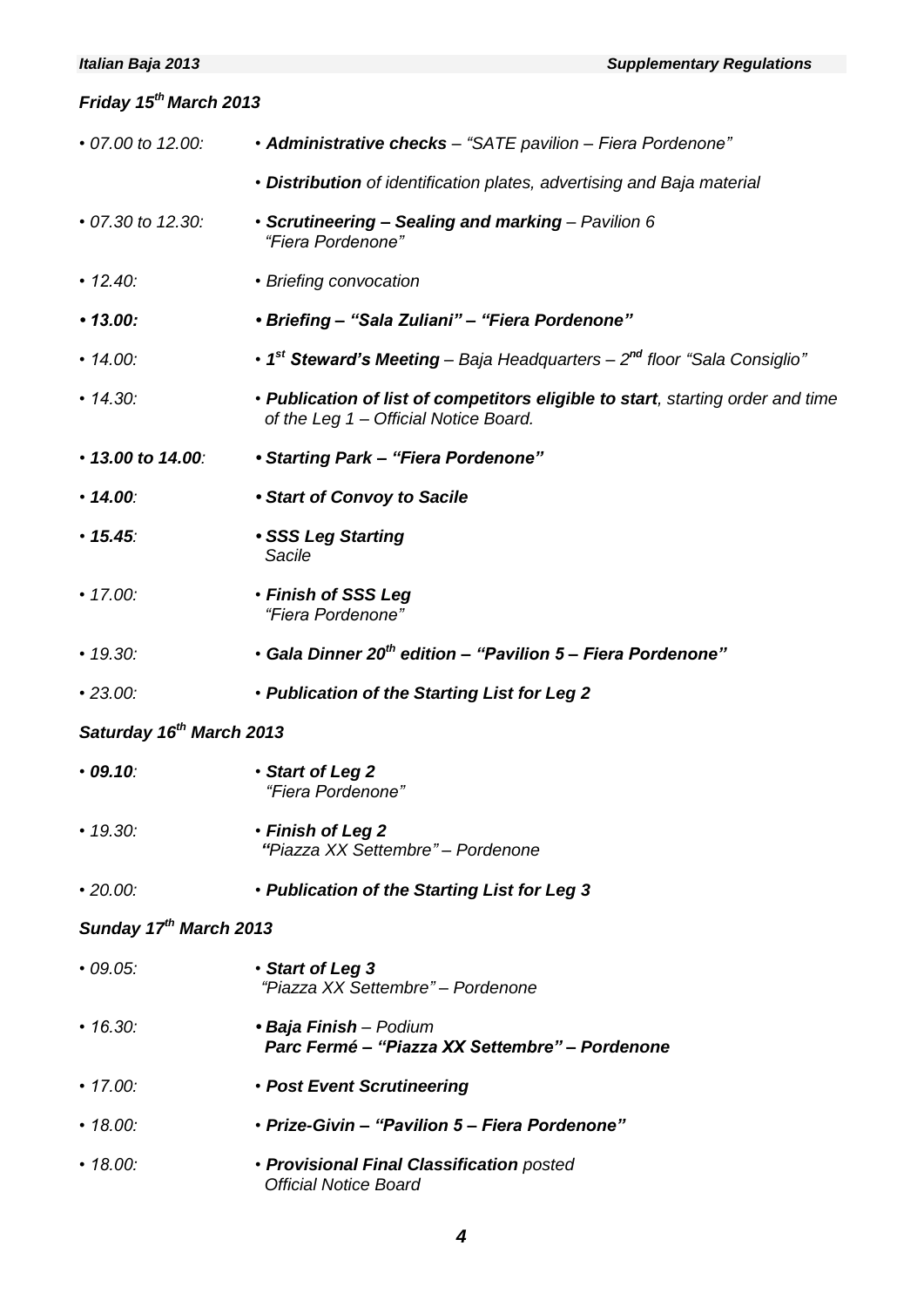#### *1. Description*

# *1.1 Place and date of the Event*

*The "Italian Baja 2013" will take place in Pordenone - Italy from March 14 th to 17 th 2013.*

# *1.2 FIA Titles which the Rally counts*

- *- World Cup for Drivers*
- *- World Cup for Co-Drivers*
- *World Cup for Teams*
- *- FIA Cup for T2 Drivers*
- *- FIA Cup for T2 Teams*
- *- FIA Cup for T3 Drivers*
- *- FIA Cup for T3 Teams*
- *- FIA Cup for T4 Drivers*
- *- FIA Cup for T4 Teams*

# *1.2.1 ASN Titles*

- *Italian Cross Country Rallies Championship 2013 for Drivers*
- *Italian Cross Country Rallies Championship 2013 for Manufacturers*
- *CSAI CCR T1 Trophy*
- *CSAI CCR T2 Trophy*
- *CSAI CCR T3 Trophy*
- *CSAI CCR T4 Trophy*
- *CSAI CCR North Trophy*
- *CSAI CCR South Trophy*
- *CSAI CCR Trophy for Teams*

#### *1.3 Visa numbers*

*FIA visa: 1CCR / 180213 ASN visa: SC CCR / 030 / 2013*

# *1.4 Location of the Baja Headquarters*

*"Fiera Pordenone" – Viale Treviso 1 – 33170 Pordenone - Italy Tel +39 0434 1856403 Fax +39 0434 570415 E-mail: [info@italianbaja.com](mailto:info@italianbaja.com)* 

- *1.5 Location of the Official Notice Board "Fiera Pordenone" – Viale Treviso 1 – Pordenone – Italy – "Fair Office Hall"*
- *1.6 Location of the start of the Baja "Piazza del Popolo" – Sacile – Pordenone*
- *1.7 Location of the finish of the Baja Pordenone City*
- *1.8 Location of the Media Room Underground floor "Fiera Pordenone" – Viale Treviso 1 – Pordenone – Italy*

#### *1.9 Location of the Parc Fermé - Leg 1 Parc Fermé: "Piazza XX Settembre" – Pordenone*

*- Final Parc Fermé: "Piazza XX Settembre" – Pordenone*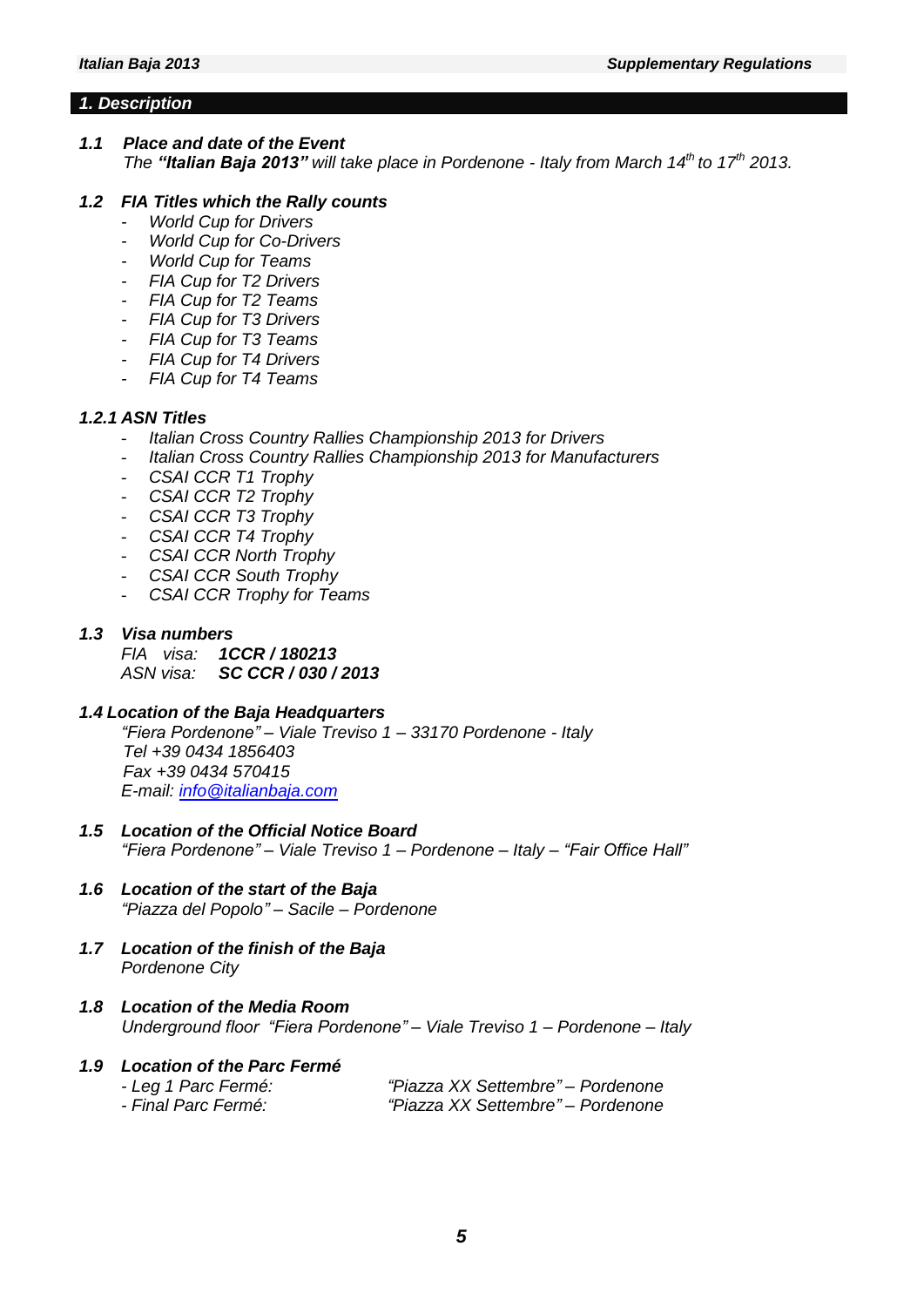#### *2. Organisation*

*2.1 Organiser's name FUORISTRADA CLUB 4x4 PORDENONE*

*with ACI Pordenone with TOP s.r.l.*

#### *2.2 Address and contact details Postal address: TOP s.r.l.*

*Via Fratelli Bandiera, 38/a 33170 Pordenone - Italy Phone: +39 0434 208484 Fax: +39 0434 208154 E-mail address: [info@italianbaja.com](mailto:info@italianbaja.com) Website: [www.italianbaja.com](http://www.italianbaja.com/)*

*Mr Bruno BAVARESCO*

*Ms Margherita CATTARINUSSI*

*TBA \_\_\_\_\_\_\_\_\_\_\_\_\_\_\_ (FIA) Mr Augusto PARTUINI (CSAI)*

*Mr Mauro DARIO Mr Armando FORNI*

#### *2.3 Organising Committee Honourary Presindent Mr. Angelo STICCHI DAMIANI*

*Chairman Mr Corrado DELLA MATTIA Event General Director Mr Mauro TAVELLA Members Mr Alessandro MORO*

*Secretary: Mr Andrea VACCHER*

#### *2.4 Stewards of the Meeting Chairman Mr Pedro AL MEIDA (FIA)*

*Secretary of the Meeting Mrs Maela TERCON*

#### *2.5 FIA Observer and delegates FIA Observer Mr Ziad JAMOUS FIA Technical Delegate Mr Lionel CARRE*  $Technical$  *Delegate assistant*

*2.5.1 ASN Technical Delegates ASN Technical Delegates Mr Ivo GROPPO*

*TBA \_\_\_\_\_\_\_\_\_\_\_\_\_\_\_*

# *2.6 Senior Officials and Services Officers*

*Clerk of the Course Mr Gianluca MAROTTA Deputy Clerk of the Course Mr Vinicio PRODANI Assistant Clerk of the Course Mr Walter ROBASSA*

*Secretary of the Event Sig.ra Lia PERILLI*

*Administrative checking Mr Franco BRUSSOLO*

# *Mrs Loredana LUVISOTTO Mrs Nadia VANZIN Mr Walter PETRONIO Mrs Cristina DI LEO*

*Ms Alice BAVARESCO Ms Sara BAVARESCO Mrs Renata TODESCO*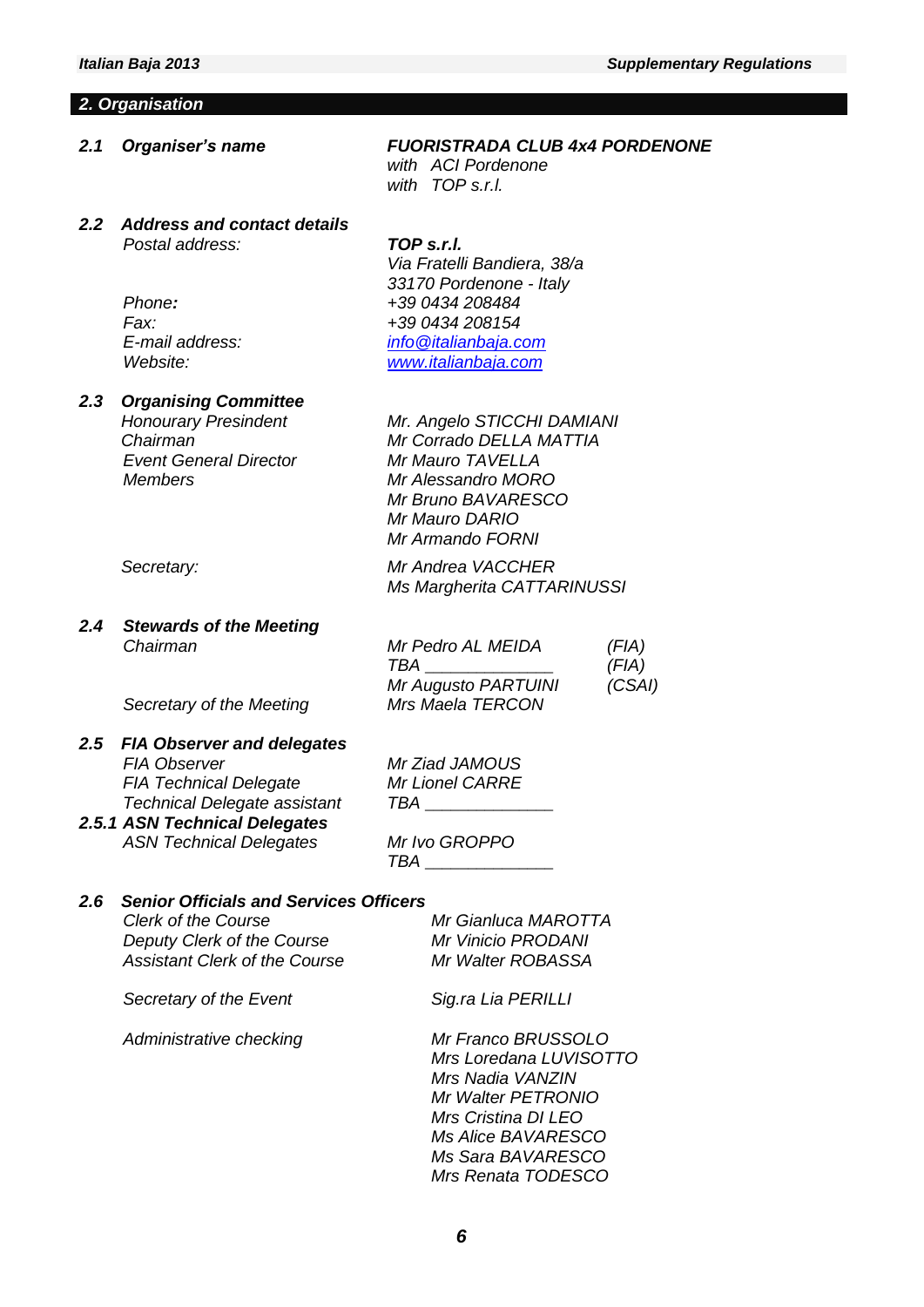# *Crews Relations Officers Mr Paolo BET*



*Gianpiero CHIAPELLA Paolo BET Tiziano TONIAL*

*Post event Parc Fermé Officer Mr Giancarlo PIOVESANA* **Start-Finish Officer** 

*Safety Officer Mr Alessandro MORO Chief Medical Officer Dott. Edoardo COVAZ*

*Press Officers Mr Carlo RAGOGNA*

*Road Marshals A.C. Friuli Venezia Giulia, Veneto, Lombardia*

*Timekeepers F.I.Cr. – Sezione di Pordenone Timekeepers Co-ordinator Mr Giorgio DE ZAN*

*Radio links for safety Mr Diego MARCOLIN (ARI Pordenone)*

# *2.7 Identification of the Officials and marshals*

*Chief of Selective Section and STOP post Chief: Red tabards*





**RED** 

**POST CHIEF** 

Yellow

**MARSHAL** 

*Scrutineers Mr Roberto DAL MAS Mr Roberto CASETTA Mr Antonio BRESIL Mr Nello DORETTO Mr Matteo ZANUSSO*

> *Mr Tiziano TONIAL Mr Gianpiero CHIAPELLA*

> > *––*

*Assistant Press Officer Mr Alberto BERTOLOTTO*

*Mr Paolo MARCHETTI Mr Bruno LORENZINI*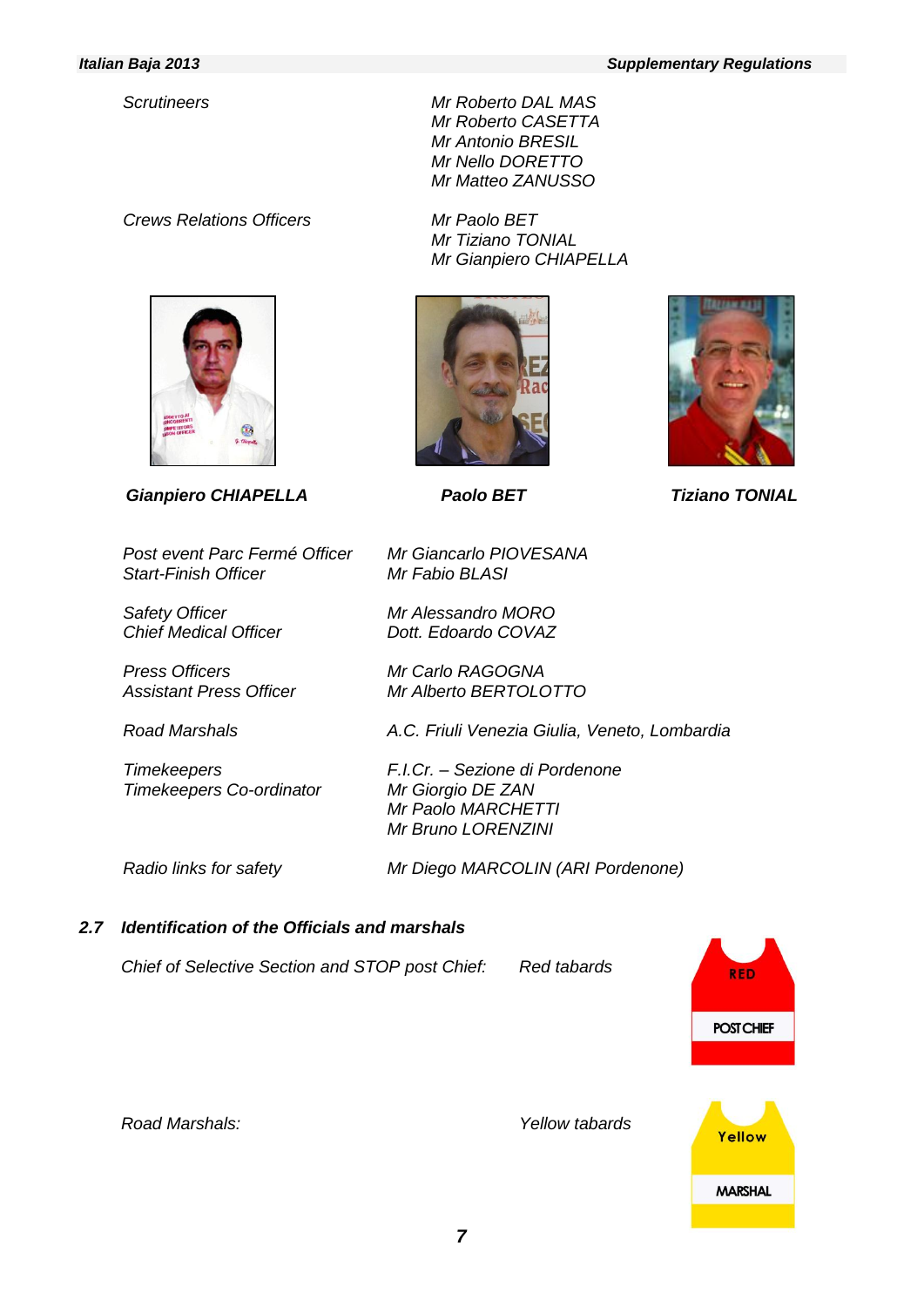*Italian Baja 2013 Supplementary Regulations*



*- opening date: Tuesday 15*

*- closing date with reduced fee: Friday 15*

*- closing date for entries: Monday 4*

*th January 2013 th February 2013 th March 2013*

#### *3.2 Entry procedure*

*Entries must be made using the online forms on the website www.Italianbaja.com .* 

*Anybody wishing to take part in the Event must send the entry form, duly completed, to the secretariat of the Event along with the entry fees and copy of the entrant licence, accompanied by at least:* 

- *- the full name, nationality, address, license n° and driving license n° of each member of the crew*
- *- the characteristics of the vehicle*
- *- if the first driver is not the entrant then a copy of the entrants licence must be submitted with the entry form (art. 11.1 2013 FIA General Prescriptions).*

#### *3.3 Eligible Vehicles and Classes*

*The maximum number of entries that will be accepted is 100.* 

*The event is open to vehicles of a maximum gross weight of up to 3,500 kg for Groups T1, T2 and T3 and greater than 3,500 kg for Group T4, in due possession of a registration certificate. Vehicles, complying with the 'Score' regulations, will be accepted in the competition as per Article 9.4 (General Prescriptions). These vehicles must comply with the safety specifications laid down by the International Convention on Road Traffic, as well as the safety specifications*  laid down by the FIA regulations and by these regulations. The vehicles shall be assigned to the *following categories:*

#### *Group T1 – Improved Cross - Country Vehicles:*

*Class T1.1: T1 4x4 Petrol Class T1.2: T1 4x4 Diesel Class T1.3: T1 4x2 Petrol Class T1.4: T1 4x2 Diesel* 

*Group T2 – Cross - Country Series Production Vehicles:*

*Class T2.1: T2 Petrol Class T2.2: T2 Diesel* 

*Group T3 – Improved Cross Country Vehicles Class T3.1: T3 Class T3.2: T3 Lightweight*

*Group T4: Series Cross-Country Trucks weighing more than 3,500 kg Class T4.1: > 10,000 cm<sup>3</sup> nominal Cylinder capacity Class T4.2: < 10,000 cm<sup>3</sup> nominal Cylinder capacity*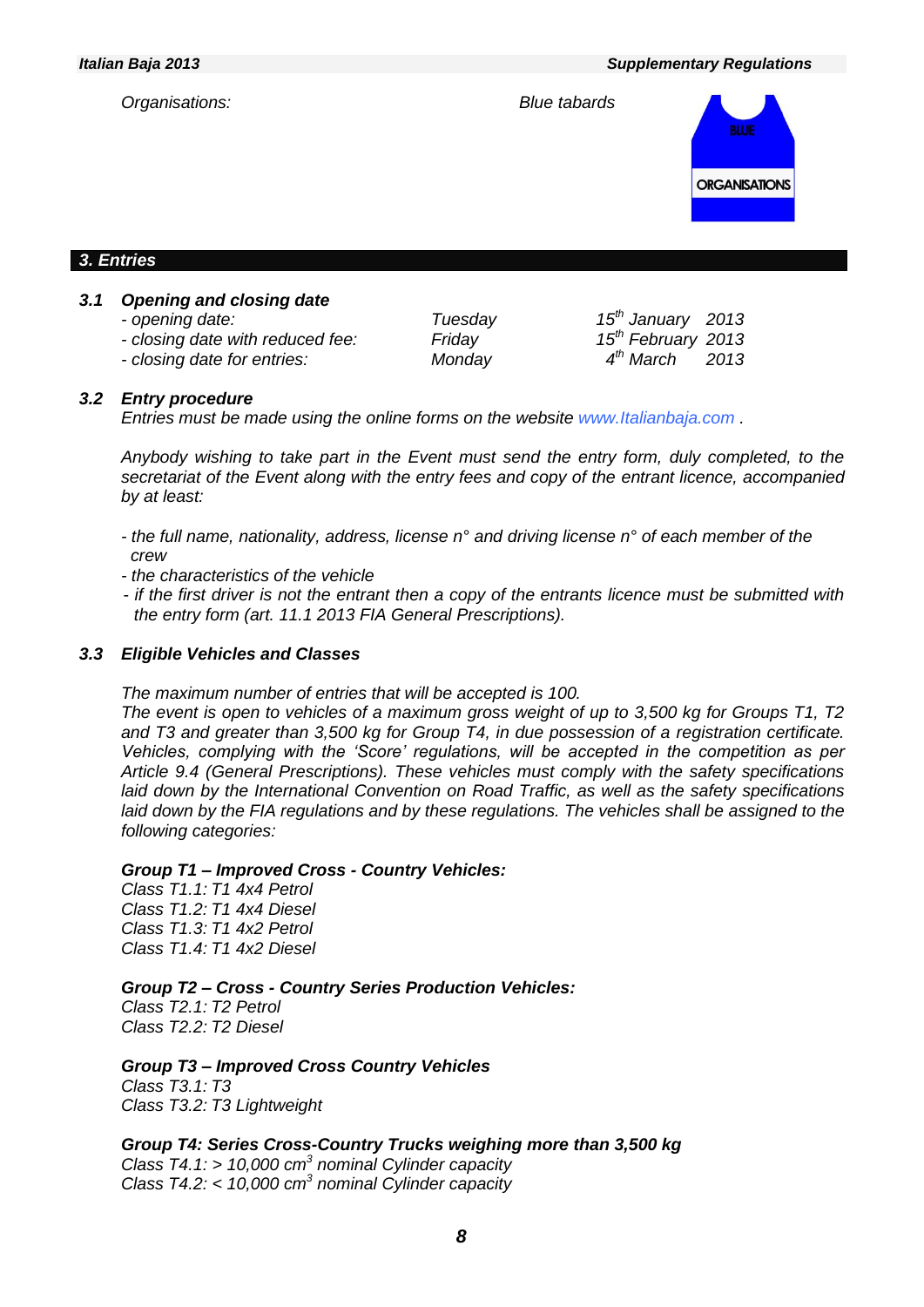*3.4 Entry fees T1 / T2 / T3 / T4*

|                                             |                                                                                                  |                                                                                              | If the Competitors doesn't accept<br>the optional advertising of Organiser<br>the entry fees will be increased of<br>60%<br><b>Reduced fees</b><br><b>Normal fees</b><br>received from<br>received from<br>15 <sup>th</sup> January to<br>16 <sup>th</sup> February to<br>4 <sup>th</sup> March<br>15 <sup>th</sup> February |        |  |
|---------------------------------------------|--------------------------------------------------------------------------------------------------|----------------------------------------------------------------------------------------------|------------------------------------------------------------------------------------------------------------------------------------------------------------------------------------------------------------------------------------------------------------------------------------------------------------------------------|--------|--|
|                                             | <b>Reduced fees</b><br>received from<br>15 <sup>th</sup> January to<br>15 <sup>th</sup> February | <b>Normal fees</b><br>received from<br>16 <sup>th</sup> February to<br>4 <sup>th</sup> March |                                                                                                                                                                                                                                                                                                                              |        |  |
| <b>Private</b><br><b>Entrant</b>            | €2.900                                                                                           | €3.500                                                                                       | €4.640                                                                                                                                                                                                                                                                                                                       | €5.600 |  |
| <b>Legal Entrant</b><br><b>FIA priority</b> | €3.500                                                                                           | €4.200                                                                                       | €5.600                                                                                                                                                                                                                                                                                                                       | €6.720 |  |
| <b>Manufacturer</b><br>€5.400<br>€6.480     |                                                                                                  | €8.640                                                                                       | €10.368                                                                                                                                                                                                                                                                                                                      |        |  |
|                                             | All prices are VAT 21% included                                                                  |                                                                                              |                                                                                                                                                                                                                                                                                                                              |        |  |

*All prices include:*

- *VAT 21%*
- *Insurance*
- *Safety equipment (GPS live tracking/GMW)*
- *Invitation for the friday's gala dinner for two crew members*
- *Rally Plates (3 Rally Numbers): Doors and roof*
- *Advertising material Completed Kit*
- *Baja kit (Road Book, Service Book, Rally Guide, Supplementary Regulations)*

#### *3.5 Service Areas*

*Service Areas are not included in the entry fee but wil be sold in lots of 50 sqm each. Competitors who do not wish to purchase service spaces may use the area purchased by another competitor. The organizers must be informed by 1 st March 2013 of the area to be shared.*

| <b>Service Area</b>             | <b>Indoor Area</b> | <b>Outdoor Area</b> |  |  |
|---------------------------------|--------------------|---------------------|--|--|
| 50 sqm                          | € 300,00           | € 400,00            |  |  |
| $100$ sqm                       | € 600,00           | € 700,00            |  |  |
| $150$ sqm                       | € 900,00           | € 1000,00           |  |  |
| $200$ sqm                       | € 1200,00          | € 1300,00           |  |  |
| All prices are VAT 21% included |                    |                     |  |  |

- *All prices include:*
- *VAT 21%*
- *Electrical grid*

*The prices for the outdoor area are increased because of the inability to use the Fair's power and therefore the need to use more polluting and noisy power generators.*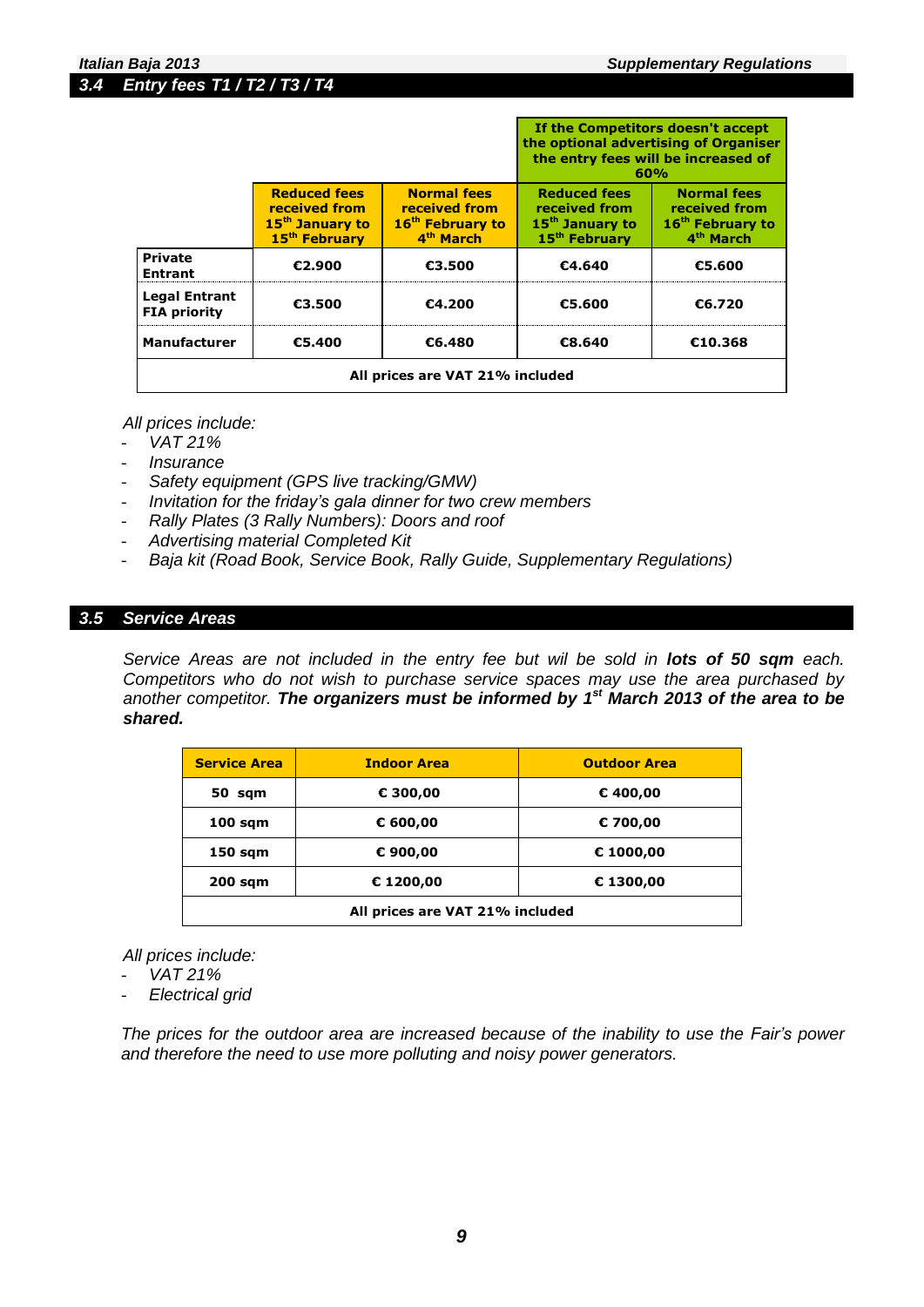# *3.6 Service Plates – Fiera Area Pass*

| <b>Plate</b>                    | <b>Price</b> |  |  |
|---------------------------------|--------------|--|--|
| "Truck"                         | € 360,00     |  |  |
| "Service"                       | € 240,00     |  |  |
| "Auxiliary"                     | € 120,00     |  |  |
| All prices are VAT 21% included |              |  |  |

#### *"Truck" Plate:*

- *Vehicles greater than 3,500 kg.*
- *These vehicles can entry in the service area ONLY on Thursday 14th and Friday 15th March and must be parked here until the end of the event, on Sunday 17th March.*

#### *"Service" Plate:*

- *Vehicles less than 3,500 kg (mini truck) used as service assistance for race cars.*
- *These vehicles can entry in the service area every day of the event.*

#### *"Auxiliary" Plate:*

- *Vehicles less than 3,500 kg for the transfer of the team staff.*
- *These vehicles can entry in the fair area but not in the service one every day of the event.*

# *All the vehicles must stick the FIERA AREA PASS on the centre top of the windscreen.*



# *3.6.2 Payment details*

*The entry fee must be paid to the Organiser's account as follows:*

- *• With swift bank transfer:*
	- *- Name of the Bank: Banca di Credito Cooperativo Pordenonese*
- *- Account name: TOP s.r.l.*
- 
- *- Swift Code: ICRAITRR9WO*
- *- IBAN: IT78I0835612503000000131002*
- *• All bank fees will be charged to the competitors*
- *• With cheque made out to the Organiser (Art. 2.2) and sent by recorded-delivery letter.*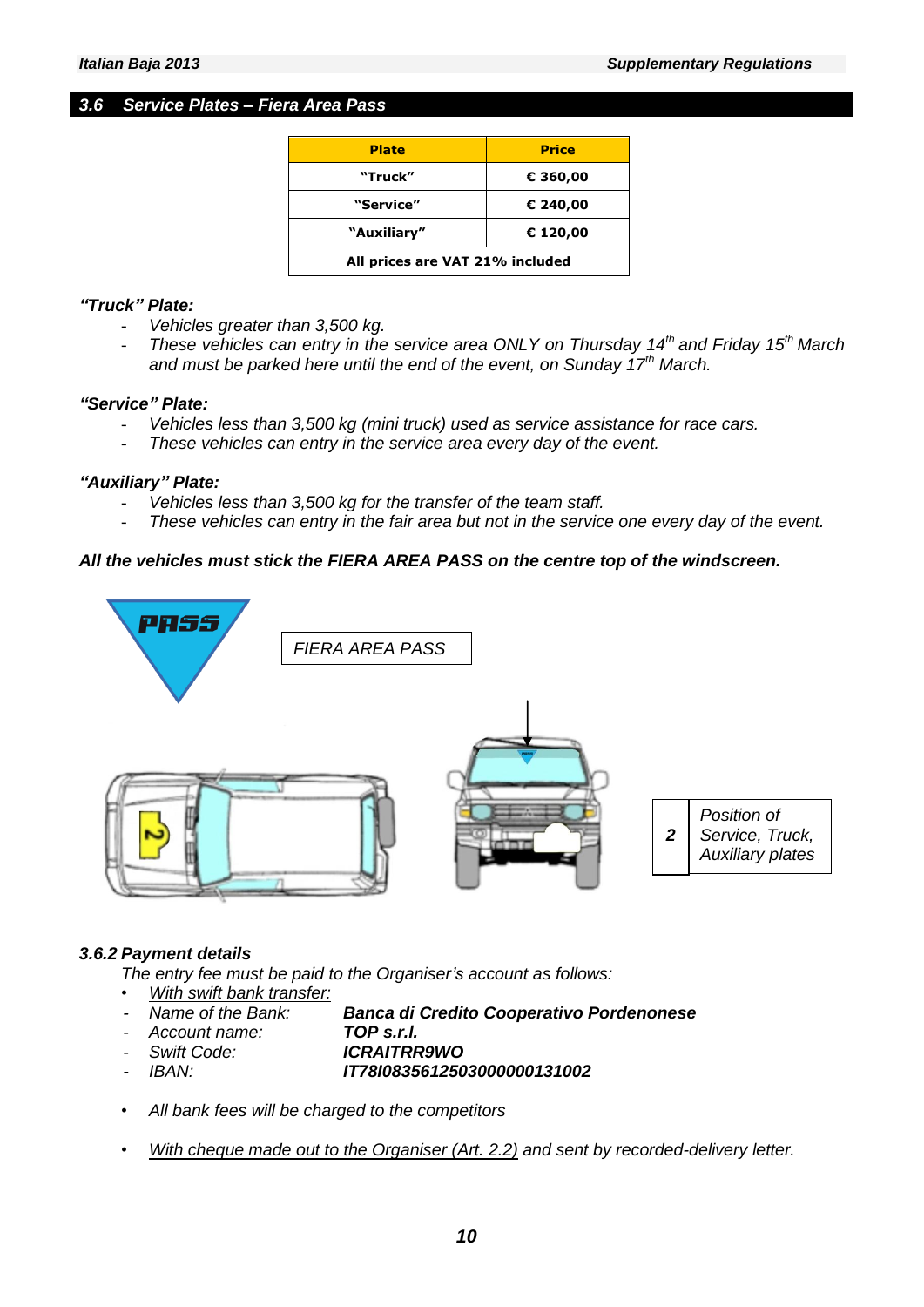# *3.6.3 Refunds*

*In addition to Art. 11.7 GP 2013, the organiser will reimburse the entry fees, minus a variable retainer, to competitors who were unable to participate in the event for reasons of "force majeure", subject to the application reaching the organisers by certified mail. The reimbursement will be:* 

- *75% of the entry fee for requests received from 15th January to 15th February.*
- 30% of the entry fee for the requests received from 16<sup>th</sup> February to 1<sup>st</sup> March.

*• Requests received less than 14 days before the start of the administrative checks will not be entitled to any reimbursement.*

# *4. Insurance*

- *4.1 The entry fee includes the insurance premium to insure civil liability of competitors against all third part risks whilst taking part in the Italian Baja.*
- *4.2 The provided indemnity under this special insurance is € 6.000.000,00 covering each incident or accident.*
- *4.3 The insurance policy shall be drawn up with this Insurance Company:*

|  | Name of the Company: Fondiaria SAI s.p.a. - Agenzia San Paolo |
|--|---------------------------------------------------------------|
|  |                                                               |

- *- Address: Largo Racconigi, 193 – 10141 Torino - Italy*
- *- Policy n.: TBA*
- *- For contact: Mr. Pier Giorgio Bussa*
- *4.4 The Organisers decline liability for any accident caused to competitors and competing cars during the whole of the event, any in case of cataclysm, riots, demonstrations, vandalism etc. Competitors and crewmembers will have to suffer all consequences (damages, fines and penalties) created by any accidents. Organisers also decline any liability for breach of the Italian Laws and regulations.*
- *4.5 Vehicles carrying service, auxiliary, and/or any other equivalent special plates issued by the Organiser are not covered by the event's insurance policy. These vehicles circulate under the sole responsibility of their owners and the Organiser bears no responsibility for them.*

# *4.6 Accident reporting*

*If a driver taking part in the Rally is involved in an accident in which a member of the public sustains physical injury, the driver concerned must report this to the next radio point as specified in the road book and signposted on the route. If he fails in observing this rule, the Stewards may impose to the responsible crew a penalty, which may go as far as exclusion.*

**4.6.1** In case of accident in the Rally itinerary, competitor or his representative must notify **in writing** *the Clerk of the Course, the Crew's Relations Officer or the Organiser within 24 hours.*

# *5. Advertising*

# *5.1 Organisers Advertising*

*Competitors accepting the Organizers' advertising must reserve for him the spaces indicated in this Supplementary Regulations.*

*The Organisers compulsory advertising in the "Rally" plates and in the "Number" plates are compulsory.*

*The names of all advertising firms will be included in the Rally Guide before the closing of the entries.*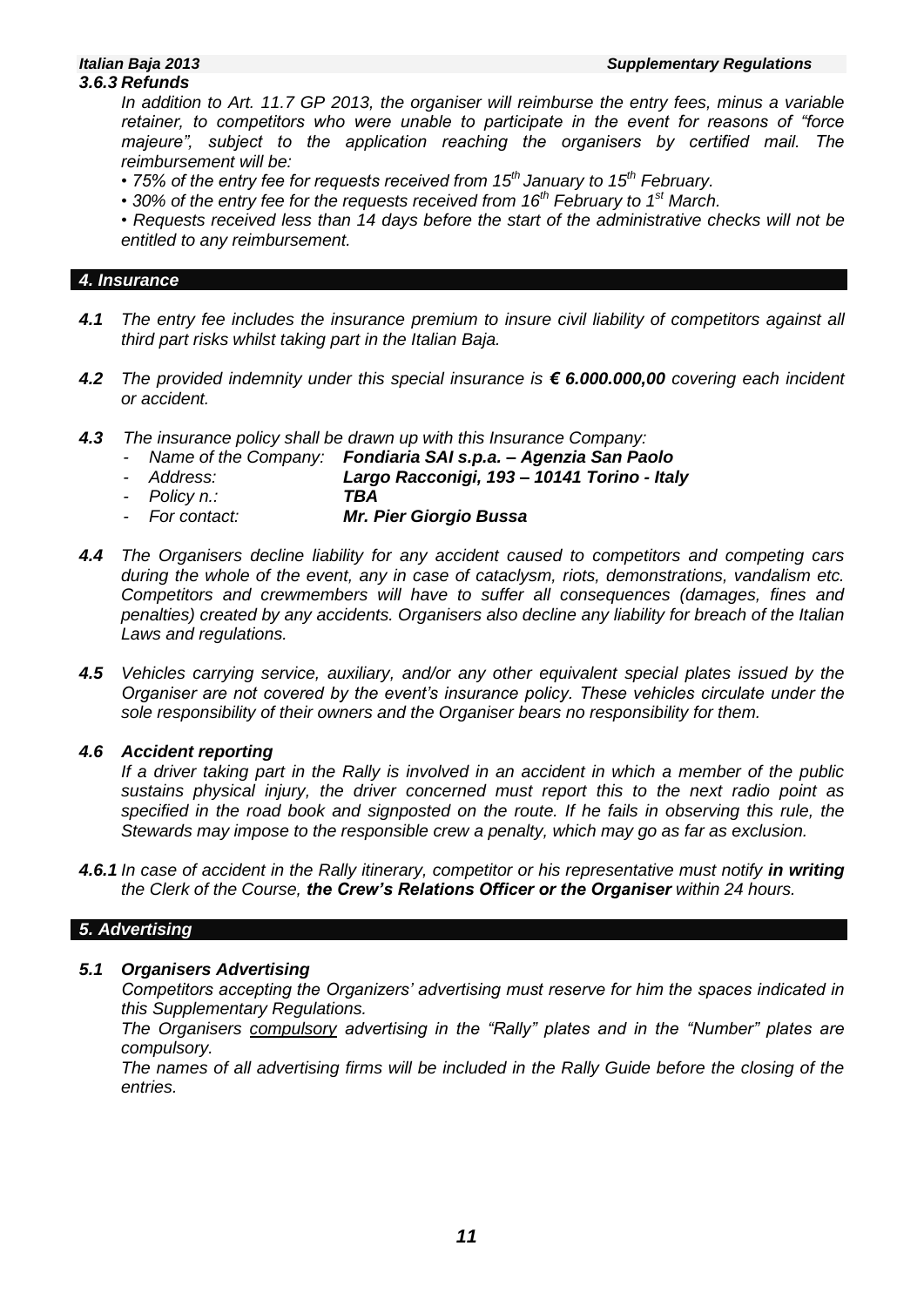#### *5.2 Restrictions*

*Tobacco and smokers products advertising is forbidden in Italy.*



#### *6. Identification numbers*

*6.1 as Article 15 of the 2013 FIA General Prescriptions.*

# *7. Tyres*

*7.1 as Article 12 of the 2013 FIA General Prescriptions.*

# *8. Fuel*

*8.1 as Article 34 of the 2013 FIA General Prescriptions.*

# *9. Administrative Checks*

#### *9.1 Location*

*The administrative checks will take place in "Fiera Pordenone – Pavilion SATE" in Pordenone.*

# *9.2 Program*

*The Administrative Checks will take place on Thursday 14 th March 2013 from 16.00 to 20.00 and on Friday 15th March 2013 from 7.00 to 12.00. The presence of each crew members is compulsory.*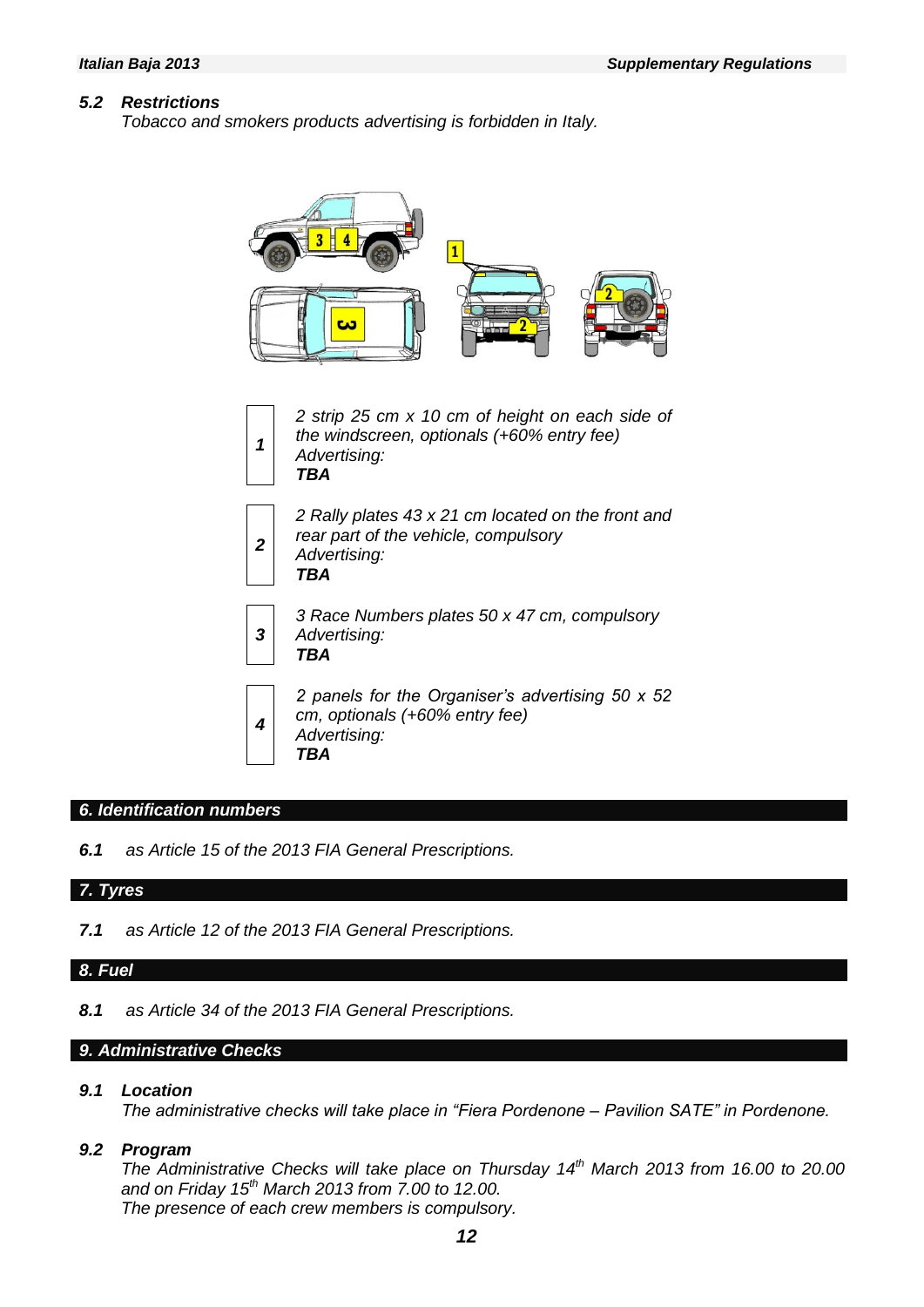#### *9.3 Scheduled times*

*The scheduled times for presentation at the Administrative Checks will be published on the Official Notice Board and on the website [www.italianbaja.com.](http://www.italianbaja.com/)*

- *9.4 The following Time Controls will be installed* 
	- *V1 - Before Administrative Checks – according to the schedule to be published by means of an information bulletin*

*A delay greater than 30' (thirty minutes) at a T.C. will be sanctioned with € 50,00. Each crew at the Administrative Checks shall receive a time card for the visa at the T.C. of the Administrative Checks and Scrutineering.*

#### *9.5 Documents to be presented*

*The following documents will be checked at administrative checks:*

- *competitor / entrant licence;*
- *driver and co-driver competition licences;*
- *driver and co-driver driving licences;*
- *driver and co-driver medical certificates of aptitude;*
- authorisation for the drivers by their ASN to take part in the rally, if required;
- *rally car registration papers;*
- *information given on the entry form;*

#### *10. Scrutineering, Sealing, Marking*

#### *10.1 Location*

*The Scrutineering, Sealing and Marking will take place at the Pavilion 6 of "Fiera Pordenone"*

#### *10.2 Program*

*The Scrutineering will take place on Thursday 14 th March 2013 from 16.30 to 20.30 and on Friday 15th March 2013 from 7.30 to 12.30.*

- *10.2.1 Vehicles must be presented at the Scrutineering within 30 minutes following their Administrative Checks.*
- *10.3 The following Time Controls will be installed*

# *• V2 - Before Scrutineering – according to the schedule to be published by means of an information bulletin.*

*A delay greater than 30' (thirty minutes) at a T.C. will be sanctioned with € 50,00.* 

#### *10.4 Documents to be presented*

- *The FIA Group T Homologation Form for the T2;*
- *The FIA Technical passport for all Vehicles;*
- *The CSAI National Technical Passport for the Italian Competitors;*
- *The FIA Safety Form duly completed;*
- *The original Certificate Form for Rollcage concerned and fuel tank(s);*
- *10.5 Drivers helmets, head restraint (Hans System) and flame-resistant clothing will be checked at the Scrutineering.*
- *10.5.1 In case of absence of a windscreen at the start of a leg, the wearing of a full face helmet with a visor or of motocross type goggles, or of an open face helmet with motocross type goggles shall be compulsory for all members of the crew, otherwise the vehicle shall not be admitted to the start of the leg.*

*During legs, crews must always have motocross type goggles in the cockpit, to be used in case of windscreen breakage.*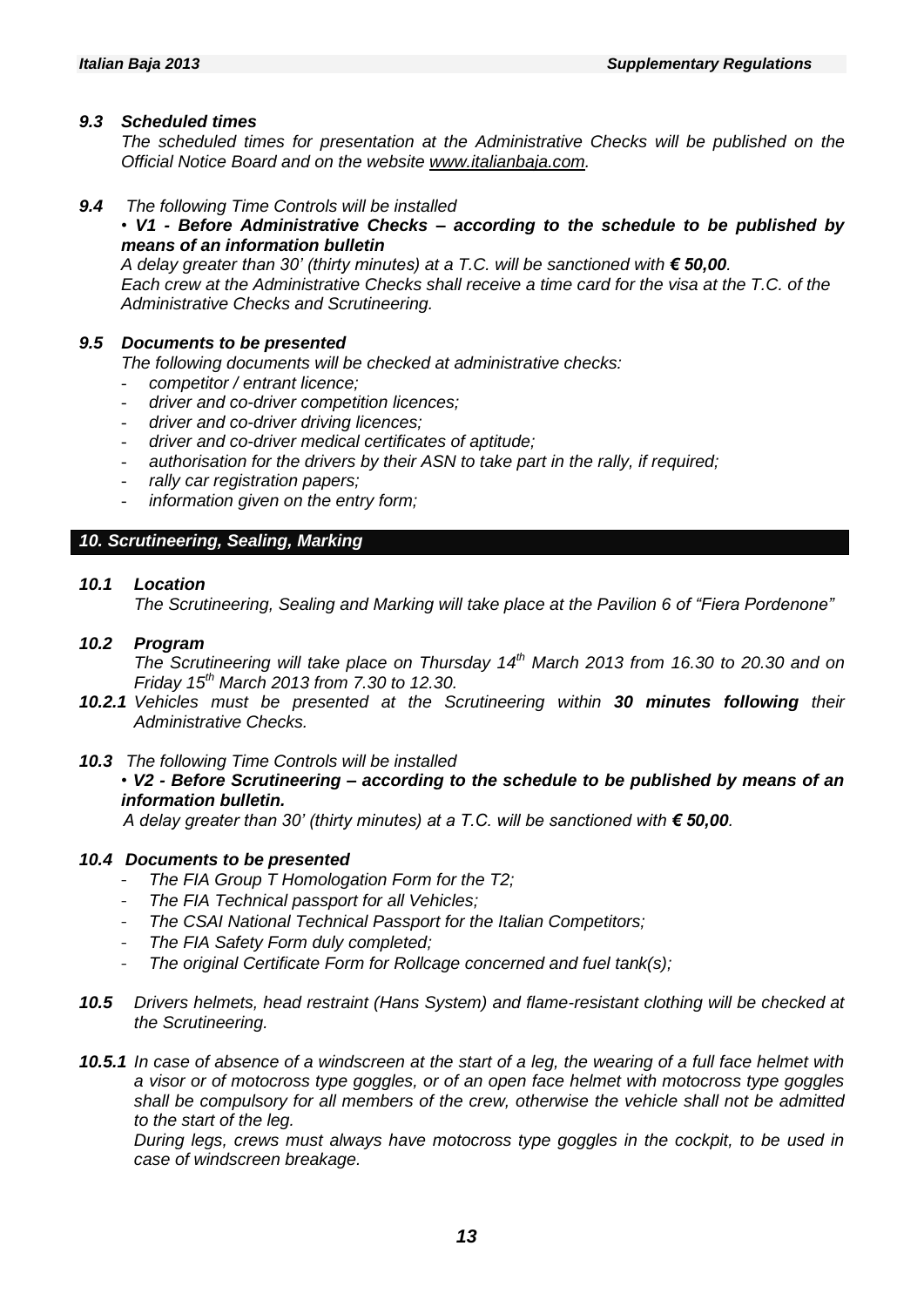- *10.6 The use of the following Safety equipment supplied by the organisation on a rental basis is compulsory (Price not included on the entry fee – Art. 3.4):* 
	- *Sporttraxx GPS - GSM tracking*
	- *GMW system unit (vehicle to vehicle alarm)*

### *11. Super Special Stage*

#### *11.1 Super Special Stage description – Meduna river*

*On Friday 15 th March, there will be a Super Special Stage Royal Beach located in Meduna river, with a length 13.27 km as per Appendix 1 (Itinerary – Timing). This Super Special Stage will be run in the form of a Selective Section and will determine the Starting Order of the Leg 2, and competitors must take part in it.* 

*In according to the article 4.11 of the 2013 FIA General Prescriptions, the first five competitors of the SSS must go to the Race Control at 19.00 with the Chief of the CRO (Mr Paolo BET +39 339 1132304) for the decision of their starting position in Leg 2.* 

#### *11.2 The finish time*

*Only for the Super Special Stage the finish times will be taken to 1/10th of a second to decide dead heats. Once the classification has been established and the starting positions for the Leg 1 have been determined, the 10ths of a second will be deleted and the times thus rounded down to the second immediately below.*

### *11.3 Classification and Penalties*

*The classification of the Super Special Stage shall count for the classification of the Italian Baja 2013 as well as any road penalties of the Leg relating thereto. These penalties will be taken into account for the general classification of that Leg and applied the same day.*

#### *11.4 Maximum time of the Super Special Stage*

*In case of exceeding the maximum time previewed or not correctly carrying out the Super Special Stage, the competitors will receive a fixed penalty of 30' according to art. 13.13 of the S.R. that will be added in the classification of the Super Special Stage. The competitors will be classified with the Super Special Stage Maximum Time previewed and in case of equal time the order of departure of the Leg 1 will be according to the increasing race numbers.*

#### *11.5 Reconnaissance*

*The reconnaissance of the Super Special Stage is forbidden in any manner.*

#### *12. Start of the Baja*

#### *12.1 Publication of crews eligible to start and start lists*

*The Starting list for SSS Leg shall be posted on the Official Notice Board on Friday 15 th March at 14.30.*

*The starting list for Leg 2 and Leg 3, established according to Art. 19.1, 19.2, 19.3 and 19.4 of the FIA CCR General Prescriptions 2013 will be published according to the Programme in these Regulations.*

#### *12.2 Official start*

*The official start of the Baja will take place from "Piazza del Popolo" – Sacile (PN) – Italy, Friday 15 th March 2013 at 15.45. (See the Programme and the Art. 1.8)*

#### *13. Running of the Baja*

# *13.1 Road Sections and Selective Sections*

*The itinerary of the Baja is made up of Road Sections with a scheduled time and roads open to traffic, and of Selective Sections in real time with roads closed to traffic.*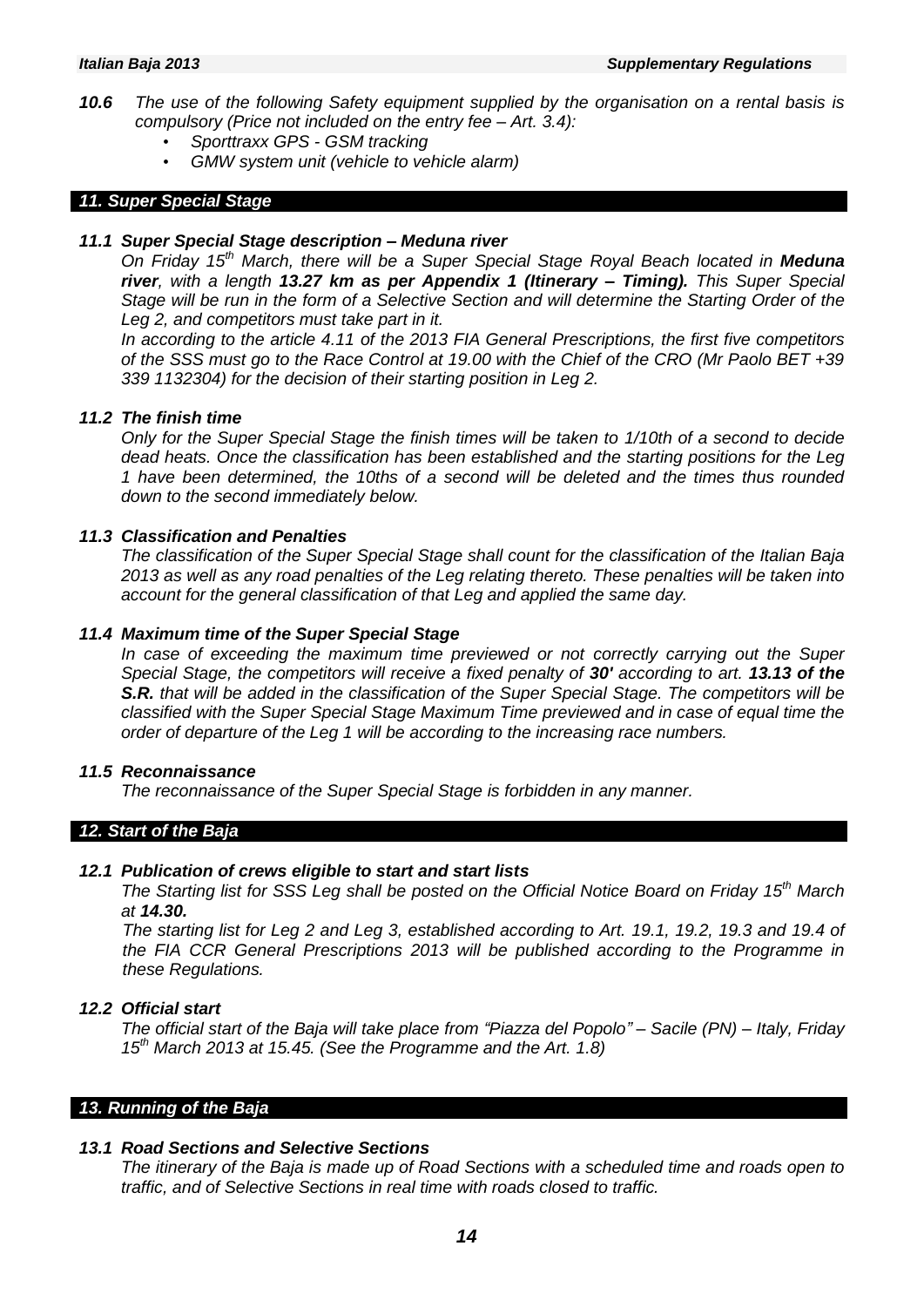# *13.2 Withdrawn*

*Drivers who have withdrawn before the end of the rally or have ended the leg following roads other than those allowed, must notify the Clerk of the Course of their withdrawal within one hour and must hand in their time card at the closest Control post. Competitors failing to abide to this prescription will be fined € 100,00.*

# *13.3 Official time*

*The official time will be as GPS (Italian time = GMT + 1).*

# *13.4 Safety Tracking Equipment*

*It is compulsory for the competitors to equip their cars with the Sporttraxx GPS/GSM tracking + GMW system unit, for active monitoring of all participating vehicles.*

*The Sporttraxx Tracking System incorporates both GPS Live tracking/recording and "vehicle-tovehicle technology. Commands and warnings from/to HQ and car-to-car are managed through the CommBox.* 

*The rent of these units is included in the entry fee.*

*Then, at the administrative checks, each entrant must give 200,00 € as a guarantee deposit to the organisers.* 

*Installation, information and instruction for use will be provided and can be downloaded on [www.sporttraxx.com](http://www.sporttraxx.com/) website.*

- *13.4.1 No competitor with a car without the tracking unit will be authorized to start.*
- *13.4.2 The clerk of the course will use the competitors track monitored and recorded by the tracking system to check for eventual deviations and especially short cuts. These will be reported to the stewards who may apply sanctions.*
- *13.4.3 Any attempt to tamper with, to manipulate or to interfere with the tracking device fitted to the competing car or any device that fails to record a trace due to external interference, will be reported to the stewards who may impose a penalty up to exclusion*

### *13.5 "Vehicle to Vehicle Alarm" system*

*(Recall of the Art. 27 of the Cross Country General Prescriptions 2013)*

*The system "vehicle to Vehicle Alarm" GMW Sporttraxx (a device that signals to a competitor that he may be overtaken) must obligatorily be mounted on all the cars of the Competitors participants to the Baja. The modalities of rental and assembly on the vehicle are indicated in the [www.italianbaja.com](http://www.italianbaja.com/) site.*

*No competitor with a car without the "Vehicle to Vehicle Alarm System" unit will be authorized to start.*

#### *13.6 Assistance in the Baja of an accident*

#### *(Recall of the Art. 29.2 of the Cross Country General Prescriptions) a) All competitors must:*

*- Use a tracking system and a Vehicle to Vehicle Alarm system;*

*- Each competing vehicle must carry a red reflective triangle;*

*- Each road book shall contain as the rear cover in A4 size (folded), a red 'SOS' sign and a green 'OK' sign.*

*b) It is reminded that ethics demand that a crew which sees that an accident has occurred must stop in order to provide assistance in the most appropriate manner until the rescue service arrives. It is also reminded that major means are implemented to shorten the intervention times. c) In case of accident and if at least one crew member is conscious and able to move by* 

*himself, he will have the obligation to: 1 – Trigger the alarm of the Vehicle to Vehicle alarm System through the CommBox by pushing* 

*on both buttons (Unlock+EDA).*

*Then, in case of a serious accident:*

*2 – Press the red SOS button in order to alert HQ.*

*3 – If the vehicle represents a danger for other competitors or, in order to secure the scene of the accident, one crew member must place a red reflective triangle in a conspicuous position at least 50 meters before the vehicle's position, in order to warn following drivers.*

*Any crew failing to comply is subject to a penalty at the discretion of the Stewards.*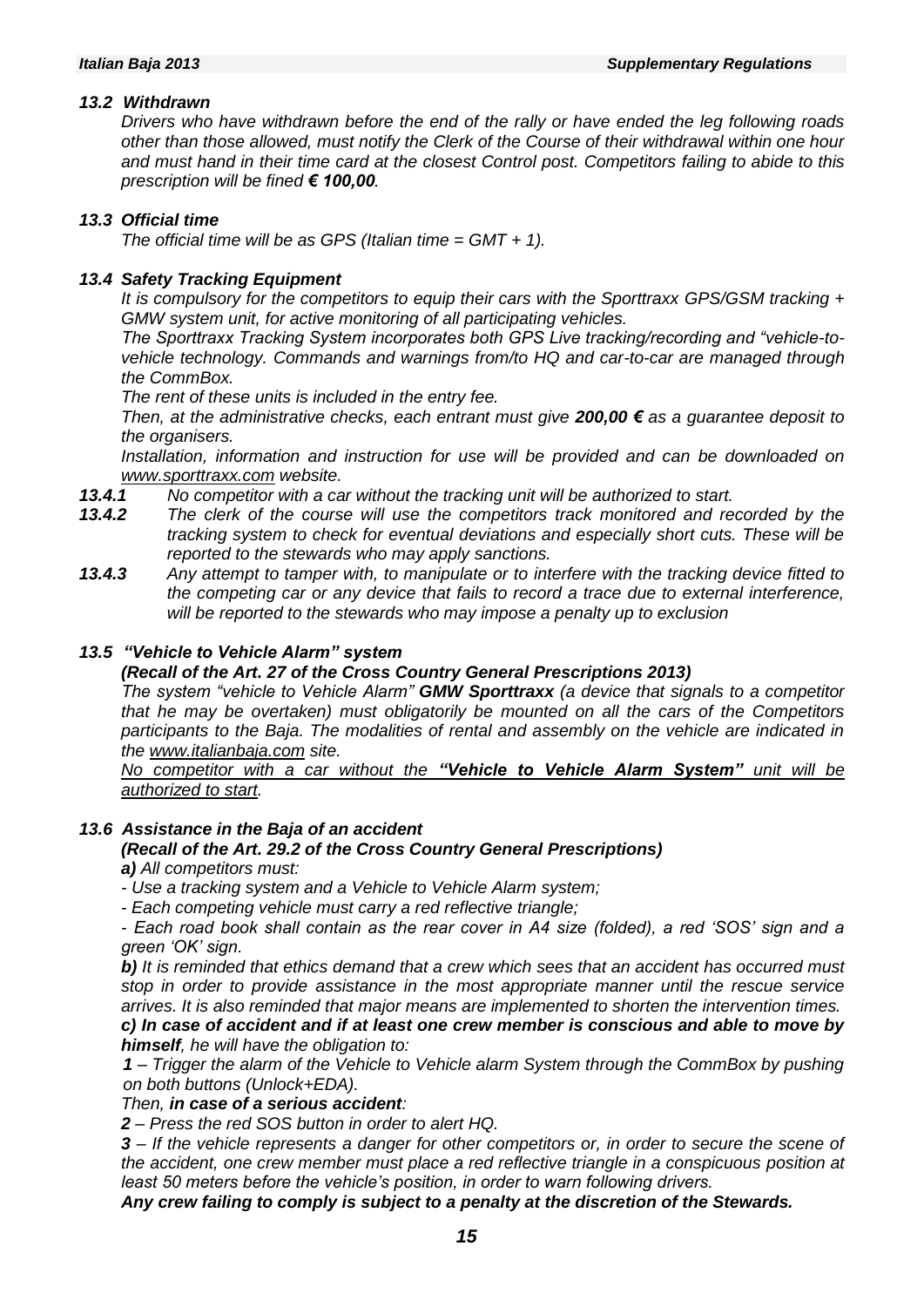*4 - In case of a serious accident and where the two crew members are unable to move themselves, and which needs the action of the rescue service, the first competitor arriving on the accident which results in physical harms must:*

*- Stop;*

*- Push immediately on the red SOS button of their CommBox \*\*;*

*- Give the first aid to the crew members and get information on their condition;*

*- Call the Rally HQ by phone to report of the situation;*

*- Wait the rescue service or another competitor to arrive;*

*- Push on the green OK button of their "Tracking"\*\* to report that they are leaving the scene.*

*5 - At a written request from the competitor to the clerk of the course on arrival at the end of the Leg, the full stopping time between the 2 "Tracking"\*\* alerts (SOS red button to OK green button) only in the case of a minimum of 3 minutes spent on the accident, may be deducted the same day from the time taken to cover the selective section, only for the first 2 crews which stops at the scene of the accident.*

*6 - The Vehicle to Vehicle alarm System \*\*\* must be fitted in the vehicle in order to be reached and operated by at least 2 of the crew members while seated with their belt fastened.*

*7 - Any crew which fails to comply with the prescriptions of the present article 13.10 will be reported to the Stewards who may impose penalties as provided for in the Code.*

*13.6.1 In case of accident without physical damages for the crew or in case of a vehicle stopping with mechanical problems, the crew will:*

> *a) if the vehicle is stopped in a NOT DANGEROUS position for the competitors that follow, press the green OK button of their Tracking in order to inform the HQ;*

*b) if the vehicle is stopped in a DANGEROUS position for the competitors that follow,*

*- press the green OK button of their Tracking in order to inform the HQ;*

*- trigger the alarm of the Vehicle to Vehicle alarm System through the CommBox by pushing on both buttons (Unlock+EDA).*

*- place a red reflective triangle in a conspicuous position at least 50 meters before the vehicle's position, in order to warn following drivers.*

#### *Any crew failing to comply with these prescriptions will be subject to a penalty at the discretion of the Stewards.*

# *13.7 Time Controls – Maximum Time allowed – Penalties*

*A maximum lateness of twenty (20) minutes at every Time Control is authorised, with the exception of the final Leg T.C. (T.C. n° 4 – 19 – 33) for which it is allowed a maximum delay of sixty (60) minutes. This lateness will be penalised at a rate of 1 minute per minute or fraction of minute according the Art. 38.8 of the FIA CCR General Prescriptions 2013.*

*The maximum time allowed as above may be modified at any moment by the Stewards, upon the proposal of the Clerk of the Course. Crews will be informed thereof as soon as possible.*

# *13.8 T.C. exceeding Maximum time allowed - The lack of one or more T.C. - Penalties*

*Any lateness exceeding twenty (20) minutes on the target time in a road section between two Time Controls will entail the application of a Fixed Penalty equal to 1 hour.*

*Such fixed penalty will be applied also in the case of lack of passage through one or more Time Controls, and will be added to other eventual penalties, including the fixed penalties of the Selective Section which has been done beyond the maximum time or not carried out.*

*The application of the fixed penalty for exceeding the maximum permitted lateness and/or for lack of T.C. may only be announced at the end of a Leg.*

*In order to benefit from the application of this Fixed Penalty crews must pass with their cars: the final T.C. of each Leg (T.C. n° 4 – 19 – 33), within the time schedule before the closing of control.*

*Any lateness exceeding sixty (60) minutes at the final Leg T.C. (T.C. n° 4 – 19 – 33) will entail the exclusion of the crew.*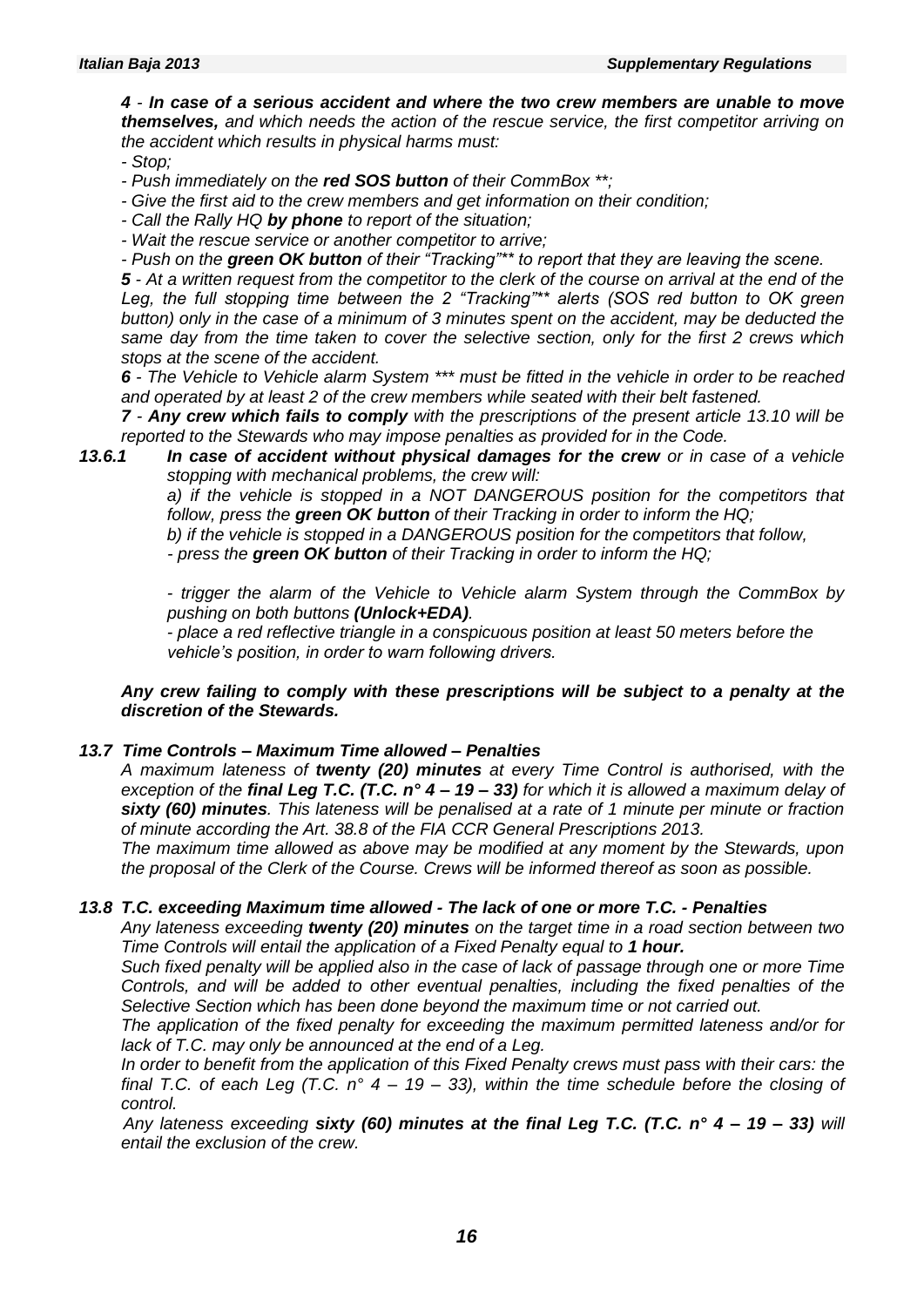#### *13.9 Starting system for Selective Sections*

*On the Selective Sections the start will be given using the traffic light system according to the following procedure:*

- *The red light will come on with 10'' to go*
- *The yellow light will come on with 5'' to go*
- *The green light will come on as the signal to Start.*

*The last 5'' will be highlighted by traffic light.*

*The green light will remain lit for 20'', corresponding to the maximum time allowed to leave. At about 60/80 cm from the line of departure will be placed a photocell to detect any jump starts. (At the end of the SS the time will be detected by photocell).*

*In case of failure of the traffic lights, manual departures will be given as required by Art. 39.3 of the FIA CCR General Prescriptions 2013.*

*In any case the starting system respects the rules of Art. 39.3 of the FIA CCR General Prescriptions 2013.*

#### *13.10Maximum Time allowed in the Selective Sections*

*The Maximum Time allowed in the Selective Sections are:*

| S.S. n. 1             | "Royal Beach" (Super Special Stage) | Length $Km$ 13,27 | - 30'<br>max time |
|-----------------------|-------------------------------------|-------------------|-------------------|
| S.S. n. 2/3 "Mosaico" |                                     | Length $Km$ 83,21 | max time 2h00'    |
| S.S. n. 4/5 "Pasch"   |                                     | Length $Km$ 83,21 | max time 2h00'    |

*The maximum time allowed as above may be modified at any moment by the Stewards, upon the proposal of the Clerk of the Course. Crews will be informed thereof as soon as possible.*

#### *13.11Selective Sections not performed within the maximum time allowed or not completed or not regularly completed - Penalties*

*The following penalties will be applied for each Selective Section not performed within the maximum time allowed or not completed or not regularly completed:*

|                         | S.S. n. 1 "Royal Beach" (Super Special Stage) | Fixed penalty                | 30' |
|-------------------------|-----------------------------------------------|------------------------------|-----|
| $S.S. n. 2/3$ "Mosaico" |                                               | Fixed penalty 2 hours        |     |
| S.S. n. 4/5 "Pasch"     |                                               | <b>Fixed Penalty</b> 2 hours |     |

*The fixed penalties specified as above will be added to the maximum times of the Selective Sections concerned and to the other penalties set up.*

*For being classified with all the applied penalties and avoid the exclusion from the race, a crew has to follow:*

*a) to have regularly carried out at least one Selective Section in the Leg 1 and one Selective Section in the Leg 2.*

*b) to have started in all the legs of the rally.*

*c) to have started in the first Selective Section of every Leg.*

*d) to transit the Time Control of the end of every Leg, before closing time of the Control.*

#### *13.12Early check-in at the end of Leg*

*Following the Italian Administrative Authorities' orders, the early check-in at Time Controls at the end of different Leg is not allowed.*

#### *13.13Regroupings*

| Leg 2 | Regrouping n. 1/2 "Fiera Pordenone" | Pordenone |
|-------|-------------------------------------|-----------|
| Leg 3 | Regrouping n. 3/4 "Fiera Pordenone" | Pordenone |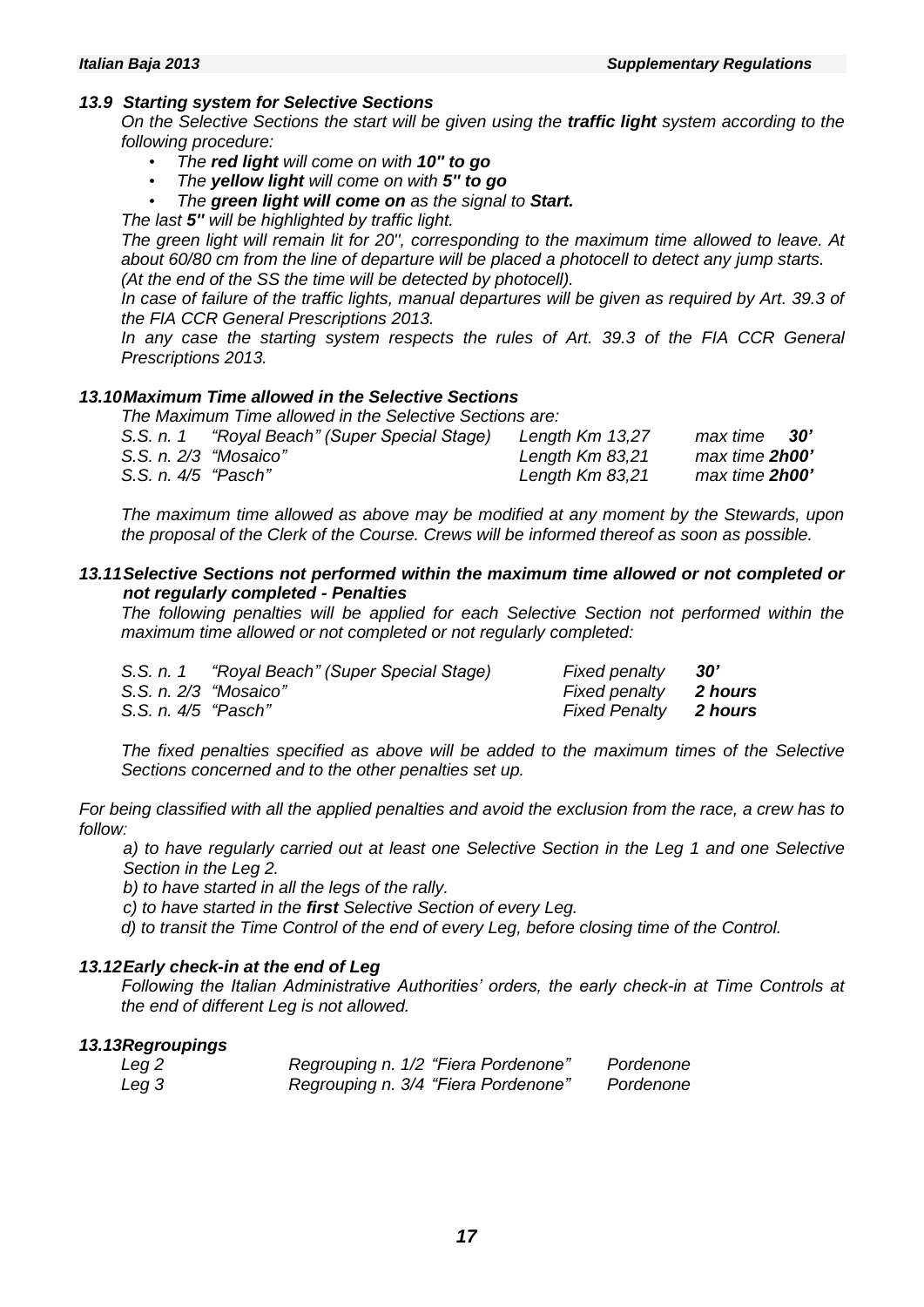### *13.14Time Card change during the Baja*

*The Time Card will be replaced by a new one at:*

| - TC 05 "Fiera Pordenone"     | Pordenone | Refuelling 1 IN |
|-------------------------------|-----------|-----------------|
| - TC 09 "Fiera Pordenone"     | Pordenone | Service 1 IN    |
| - TC 11 "Fiera Pordenone"     | Pordenone | Refuelling 2 IN |
| - TC 15 "Fiera Pordenone"     | Pordenone | Service 2 IN    |
| - TC 17 "Fiera Pordenone"     | Pordenone | Refuelling 3 IN |
| - TC 20 "Piazza XX Settembre" | Pordenone | Start Leg 2     |
| - TC 23 "Fiera Pordenone"     | Pordenone | Service 3 IN    |
| - TC 25 "Fiera Pordenone"     | Pordenone | Refuelling 4 IN |
| - TC 29 "Fiera Pordenone"     | Pordenone | Service 4 IN    |
| - TC 31 "Fiera Pordenone"     | Pordenone | Refuelling 5 IN |

### *13.15Removal of cars from the Final Parc Fermé*

*Cars must be removed from the Final Parc Fermé (Sunday 17 th March 2013), once the results become final and the Stewards authorise its opening.*

#### *14. Service park / Refuelling*

#### *14.1 Number and location*

*There will be 1 Service Park/Refuelling location for the duration of the Baja. The Service Park/Refuelling (Total n. 9) is placed in "Fiera Pordenone" - Pordenone.*

*Service can be done only inside the "Fiera Pordenone".*

#### *14.2 Access times for service vehicles*

*The service vehicles will be allowed to enter into the Service Parks at the latest 1 hours before the entry time of the 1st car scheduled in the Timing.*

#### *14.3 The assistance between competitors still in race is permitted in all the Baja.*

#### *14.4 Refuelling*

*In the Service Park it is forbidden to refuel, that is mandatory only in the "Refuelling" zone. After every Service Park there will be a Refuelling Zone (between two T.C.), scheduled in the Timing and indicated in the Road Book, for the "Refuelling" (time 20'). The competitors will have to follow the FIA CCR General Prescriptions 2013 rules. (Art. 33).*

#### *14.5 General Regulations for the Assistance and Refuelling*

*The assistance, repairing and refuelling is permitted only if carried out: a) in all the track (included the Selective Sections):*

*- By the crew of the concerned car*

*- By the crews of another entered car still in race.*

*b) in the Assistance and Refuelling Parks*

*- By the crew of the concerned car*

*- By the crews of another entered car still in race.*

*- By the crew of assistance vehicles regularly engaged and identified by the "SERVICE" – "AUXILIARY" – "TRUCK" plates supplied by the Organiser.*

#### *14.5.1 The "SERVICE" – "AUXILIARY" – "TRUCK" Plates must be affixed to the authorized vehicles. During the Baja, no vehicle will be permitted to enter into the Service Park unless these plates are affixed. Inside of these Parks the staff charged by the Competitors must wear their bracelet (Color: YELLOW) supplied by the Organisers at the delivery materials in a very visible way.*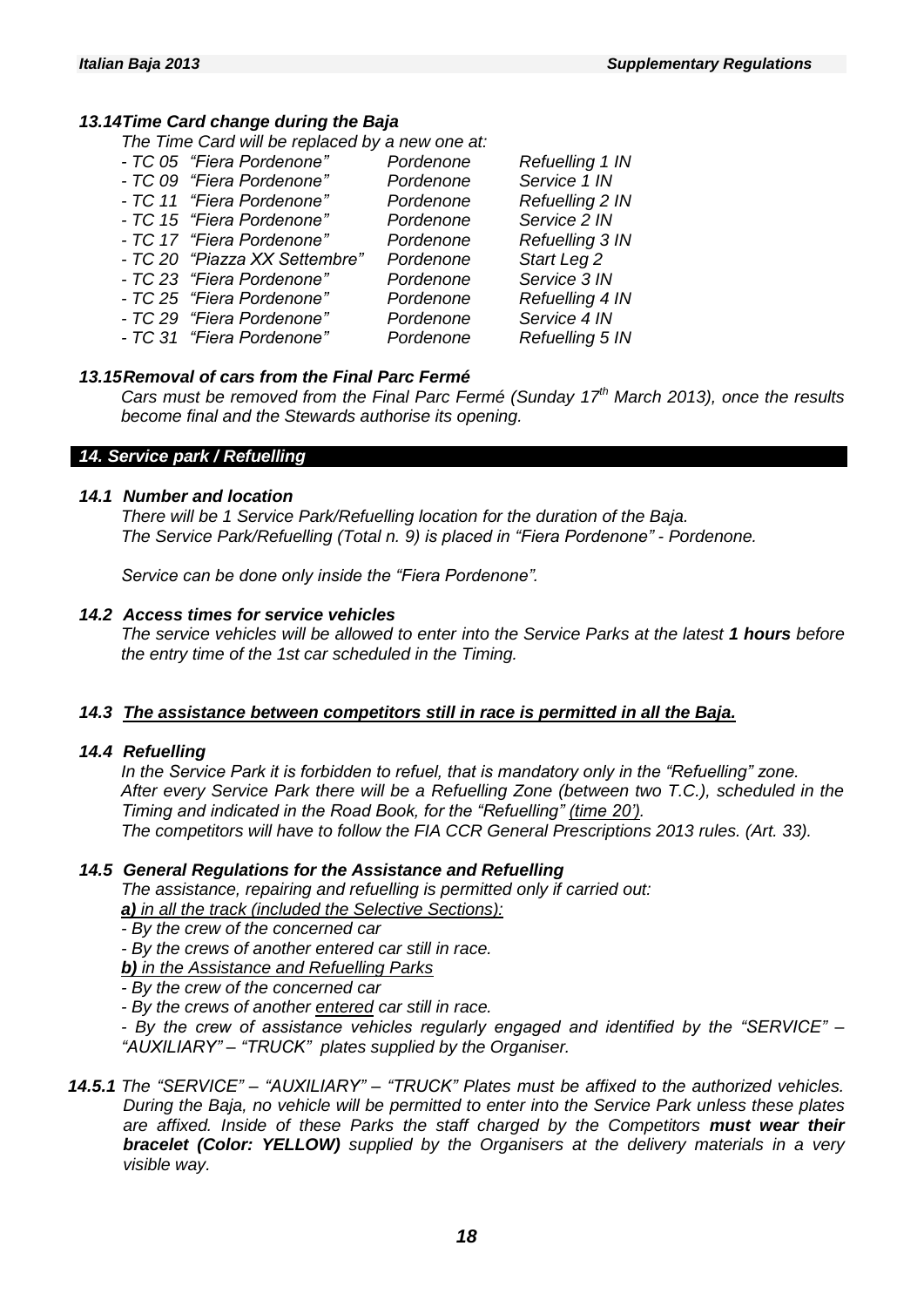#### *14.6 Infractions of the Assistance and Refuelling rules - Penalties*

*All the infractions of the Assistance and Refuelling rules reported by the Judges of Fact or by other Officials will involve a penalty that will be decided by the Stewards of the Meeting and that can go as far as the exclusion from the race.*

#### *15. Protest - Appeal*

| 15.1 Protest fee<br>The Protest fee is fixed at:                                    | € 500,00    |
|-------------------------------------------------------------------------------------|-------------|
| <b>15.2 National Appeal fees</b><br>The National Appeal fees (CSAI) are fixed at:   | € 3.000,00  |
| 15.3 International Appeal fees<br>The International Appeal fees (FIA) are fixed at: | € 12.000,00 |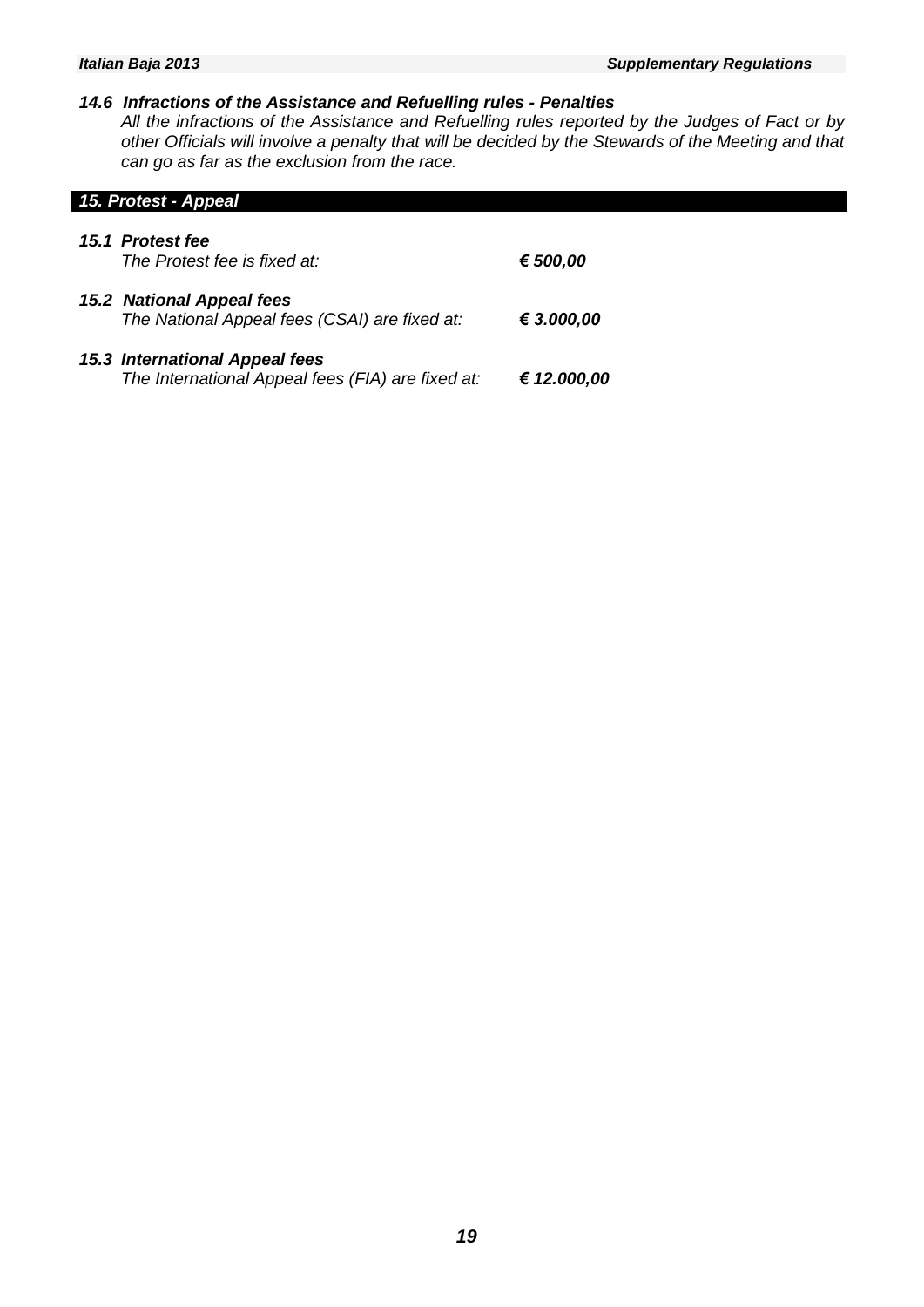# *16. Summary of Penalties – Supplementary Regulations (1)*

|                                                                                                                                                                                                     | Art. N°                               | <i>anctions</i><br><b>SN</b> | Start<br>refused | Exclusion | Time<br><b>Penalty</b> | Penal<br>Financi |                          |
|-----------------------------------------------------------------------------------------------------------------------------------------------------------------------------------------------------|---------------------------------------|------------------------------|------------------|-----------|------------------------|------------------|--------------------------|
| No accident reporting                                                                                                                                                                               | Art. 4.6                              |                              |                  | X         |                        |                  | May go<br>as far as<br>X |
| A delay higher than 30' in T.C.<br><b>Administrative Checks</b>                                                                                                                                     | Art. 9.4                              |                              |                  |           |                        | 50,00€           |                          |
| A delay higher than 30' in T.C.<br>Scrutineering                                                                                                                                                    | Art. 10.3                             |                              |                  |           |                        | 50,00€           |                          |
| No wearing crash helmets during the<br><b>Selective Sections</b>                                                                                                                                    | Art. 10.5.1                           |                              |                  | X         |                        |                  |                          |
| No wearing head restraint (Hans System)<br>during the Selective Sections                                                                                                                            | Art. 10.5.2                           |                              |                  | X         |                        |                  |                          |
| No wearing flame-resistant vest and long<br>underwear during the Selective Sections                                                                                                                 | Art. 10.5.3                           |                              |                  | $\chi$    |                        |                  |                          |
| Absence windscreen at the Start of a Leg<br>and no wearing a full face helmet with a<br>visor or motocross type goggles                                                                             | Art. 10.6.1                           |                              | X                |           |                        |                  |                          |
| Retire of a member of crew and/or third<br>party admitted on board                                                                                                                                  | Art. 13.2                             |                              |                  | X         |                        |                  | May go<br>as far as<br>X |
| Lack of the communication of race<br>withdrawal                                                                                                                                                     | Art. 13.3                             |                              |                  |           |                        | 100,00 €         |                          |
| Competitor with a car without the tracking<br>unit                                                                                                                                                  | Art. 13.6.1                           |                              | X                |           |                        |                  |                          |
| Anomalies in the track                                                                                                                                                                              | Art. 13.6.2                           |                              |                  | X         |                        |                  | May go<br>as far as<br>X |
| Any attempt to tamper with, to manipulate<br>or to interfere with the tracking device fitted<br>to the competing car or any device that fails<br>to record a trace due to external<br>interference. | Art. 13.6.3                           |                              |                  | Χ         |                        |                  | May go<br>as far as<br>X |
| Alarm System "Vehicle to Vehicle" not in<br>operation                                                                                                                                               | Art. 27 of<br><b>CCRWC</b><br>GP 2012 |                              |                  |           | 1h                     | 300,00€          |                          |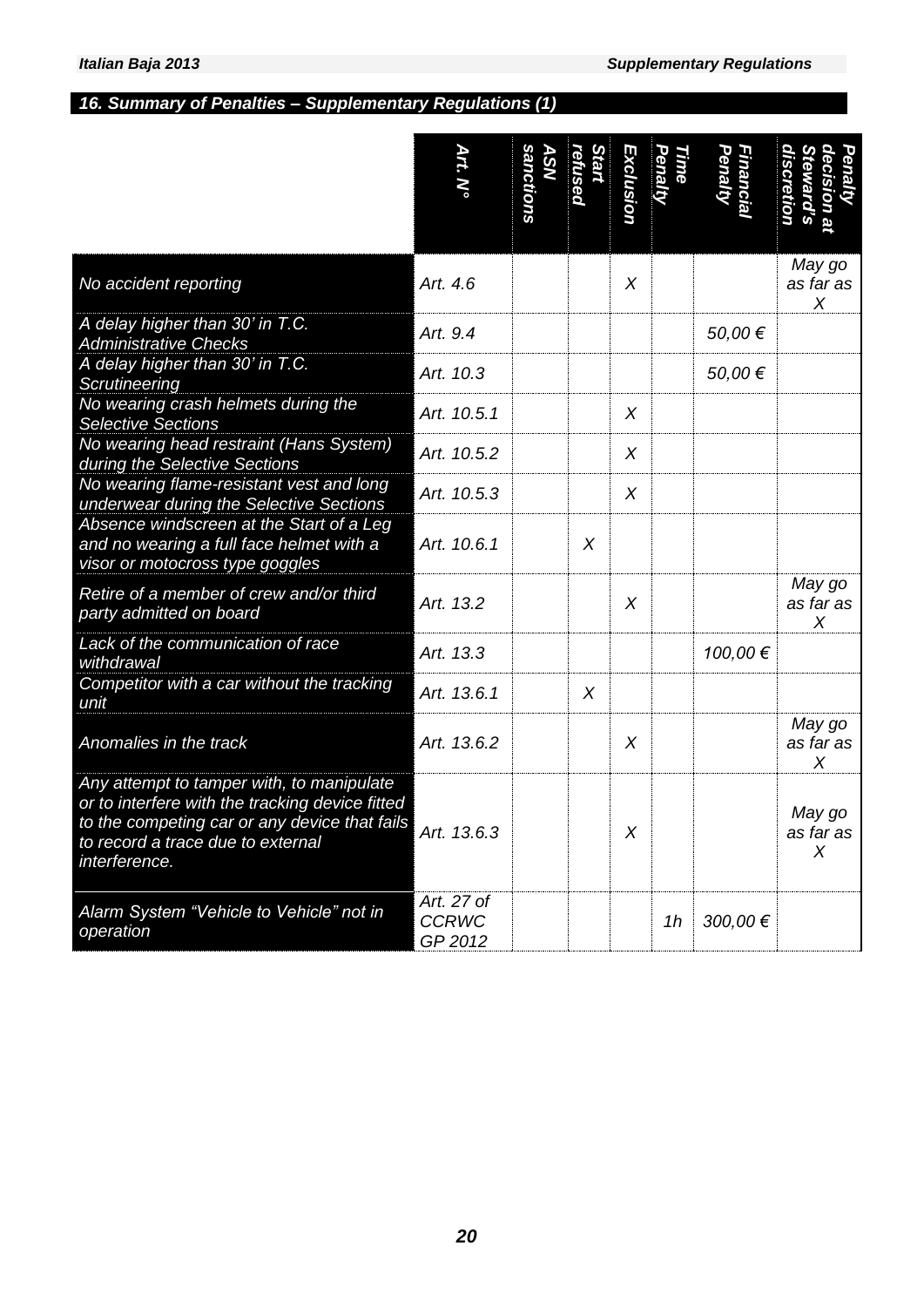*Italian Baja 2013 Supplementary Regulations*

|                                                                                                                           | Art. N°             | sanctions<br><b>ASN</b> | Start<br>refused | <b>Exclusion</b> | <b>Time<br/>Penalty</b>                 | Penalty<br>Financial | discretion<br>decision al<br>Penalty<br>teward's |
|---------------------------------------------------------------------------------------------------------------------------|---------------------|-------------------------|------------------|------------------|-----------------------------------------|----------------------|--------------------------------------------------|
| No competitor with a car without the "Vehicle<br>to Vehicle Alarm System" unit will be Art. 13.8<br>authorized to start.  |                     |                         | X                |                  |                                         |                      |                                                  |
| A red reflective triangle not placed in case a<br>accident                                                                | Art. 13.8<br>$c$ )3 |                         |                  |                  |                                         |                      | <b>Penalties</b><br>at the<br>discretion         |
| Fails to comply with the prescriptions of the<br>Art. 13.8                                                                | Art. 13.8<br>$c$ )7 |                         |                  |                  |                                         |                      | <b>Penalties</b><br>in the<br>Code               |
| Fails to comply with the prescriptions of the<br>Art. 13.8.1                                                              | Art. 13.8.1         |                         |                  |                  |                                         |                      | <b>Penalties</b><br>at the<br>discretion         |
| <b>Exceeding the Maximum time allowed in Road</b><br>Section (20' in a T.C.) or the lack of one or<br>more T.C.           | Art. 13.10          |                         |                  |                  | 1 <sub>h</sub>                          |                      |                                                  |
| Exceeding the Maximum time allowed in the<br>final leg T.C. (60' at T.C. $n^{\circ}$ 4 - 19 - 33)                         | Art. 13.10          |                         |                  | $\chi$           |                                         |                      |                                                  |
| No transit at the final Leg T.C. before closing<br>time                                                                   |                     |                         |                  | X                |                                         |                      |                                                  |
| <b>Exceeding the Maximum Time allowed in a</b><br>S.S, S.S. non regularly completed or non<br>completed                   |                     |                         |                  |                  |                                         |                      |                                                  |
| S.S. 1 - (SSS)<br><b>ROYAL BEACH</b><br>S.S. 2/3 - (Leg 2)<br><b>MOSAICO</b><br><b>PASCH</b><br>S.S. 4/5 - (Leg 3)<br>If: | Art. 13.13          |                         |                  |                  | 30'<br>2 <sub>h</sub><br>2 <sub>h</sub> |                      |                                                  |
| a) 1 S.S. per Leg not carried out<br>b) no start in a Leg                                                                 |                     |                         |                  | X<br>X           |                                         |                      |                                                  |
| c) no start in 1 <sup>st</sup> S.S. of every Leg<br>d) no transit at the T.C. of end a Leg before<br>closing time         |                     |                         |                  | $\chi$<br>X      |                                         |                      |                                                  |
| Infringement of Assistance/Refuelling                                                                                     | Art. 14.6           |                         |                  | X                |                                         |                      | May go<br>as far as<br>X                         |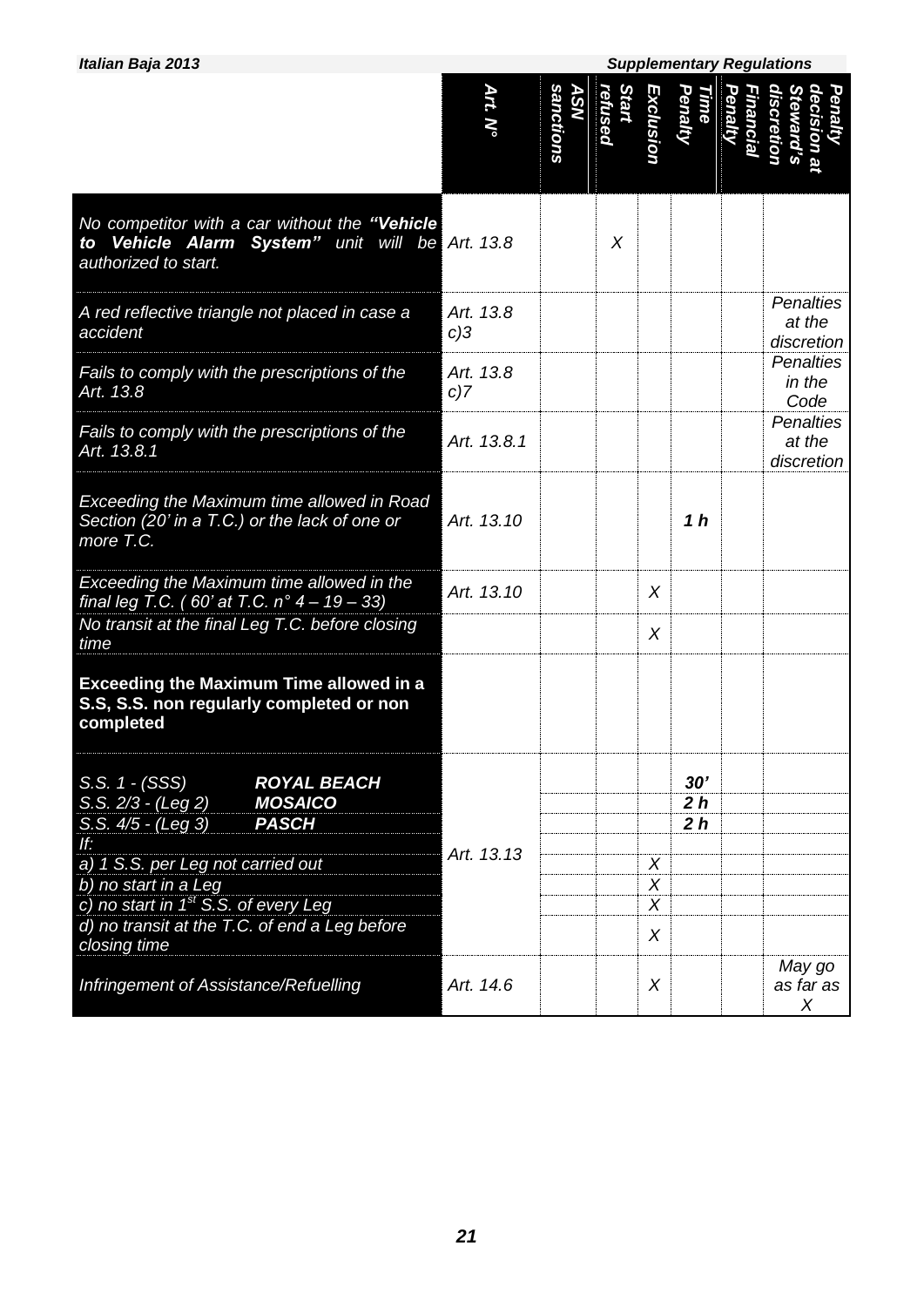#### *17. Final Checks*

- 17.1 The Final Checks will take place, according to the Programme, Sunday 17<sup>th</sup> March 2013 at *17.00, in locality Pordenone – "Fiera Pordenone" – Viale Treviso, 1.*
- *17.2 Competitors who will be selected for final Scrutineering (Stewards' decision) are requested to provide proper equipment (including all sealed spare parts) and technicians at the final Scrutineering venue.*
- *17.3 Each selected car will be driven to and from the final Scrutineering by a designated member of the team (who must be present at the finish), and accompanied by an Official.*
- *17.4 In case of a protest, the said car will be checked at same workshop.*

#### *18. Results*

*18.1 The Provisional Final Classification will be posted on the Official Notice Board, Sunday 17 th March 2013 at 18.00.*

# *18.2 Scheduled Classifications*

- *a) Classifications of the Selective Sections and after the same*
- *b) Official Partial Classification of Leg 1*
- *c) Official Partial Classification of Leg 2*
- *d) Final Classifications*

#### *18.2.1 Final Classifications*

- *a) Overall Final Classification*
- *b) Group Classification*
- *c) 2WD Petrol Classification*
- *d) 2WD Diesel Classification*
- *e) Petrol Lightweight vehicles*
- *f) T4 Classification*
- *g) Class Classification*
- *h) Diesel Vehicles Classification*
- *i) Teams Classification*

#### *19. Prizes*

# *19.1 Prize-Giving*

- *Date: Sunday 17 th March 2013*
- *Time: 18.00*
- *Place: Pordenone (PN) "Fiera Pordenone" – Pavilion 5*

#### *19.2 Honour Prizes*

*The honour Prizes (for every member of the crew) will be awarded according to the following list:*

| $1^{st}$ , $2^{nd}$ , $3^{rd}$ | Classified in the Overall Classification: | Trophies/Cups |
|--------------------------------|-------------------------------------------|---------------|
| $1^{st}$                       | Classified in a Group Classification:     | Cups          |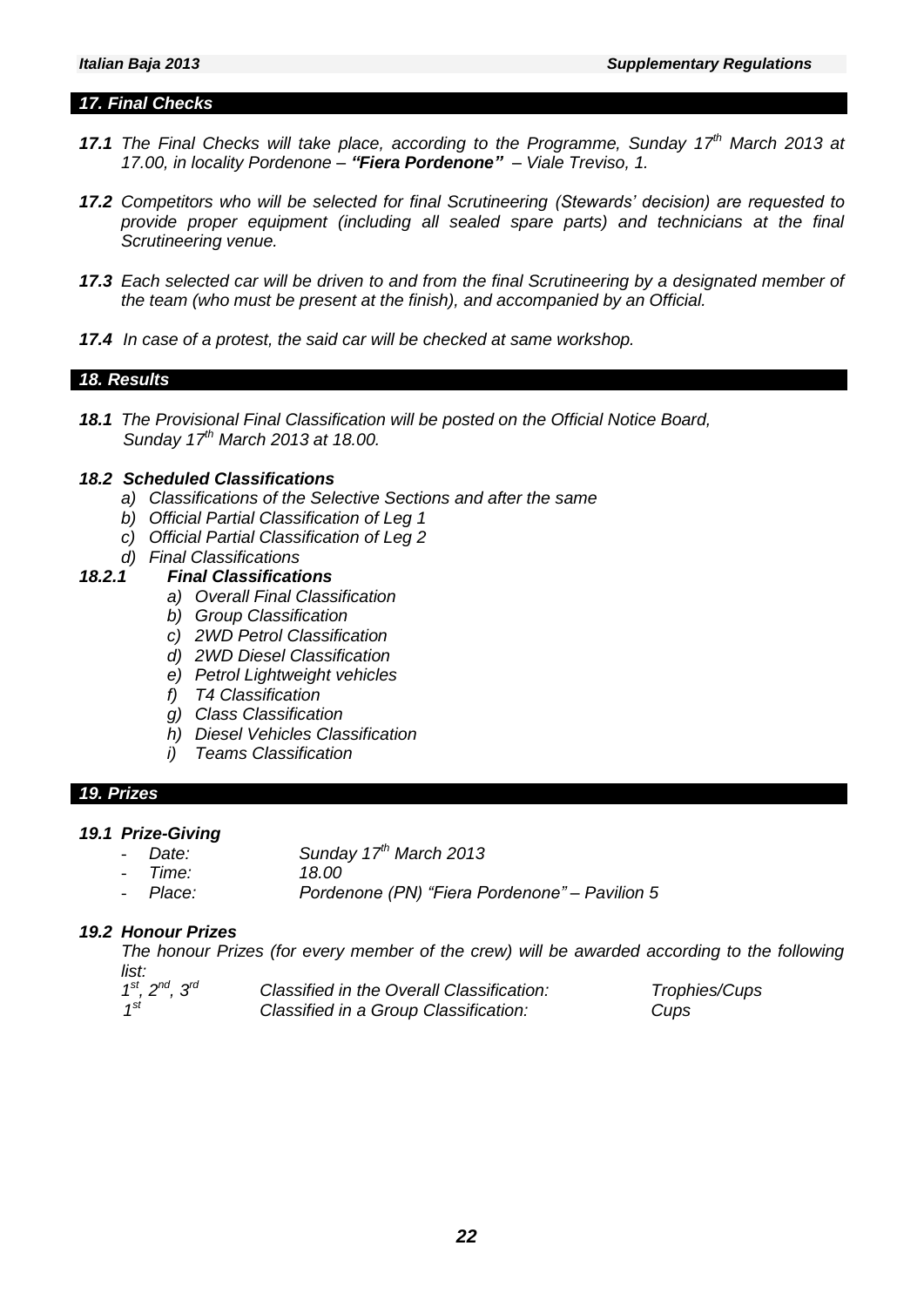#### *20. Visas*

#### *20.1 Clerk of the Course*

*Signed by Mr Gianluca Marotta – Clerk of the Course – for acceptance ad examination of this Supplementary Regulations.*

**Gianluca Marotta Clerk of The Course ACI/CSAL** 

#### *20.2 Organising Committee*

*Signed by Mr Corrado DELLA MATTIA - Chairman of the Organising Committee*

the Watter

# *20.3 Regional delegation A.C.I. - C.S.A.I. of Friuli Venezia Giulia*

*Signed by Fabrizio GRIGOLETTI – Regional A.C.I. – C.S.A.I. Delegate of Friuli Venezia Giulia*



*20.4 A.S.N.*

*Visa, the "Commissione Sportiva Automobilistica Italiana" The ASN ( C.S.A.I. Secretary) – Marco Ferrari*

*This Supplementary Regulations is approved by ASN (A.C.I. – C.S.A.I.) with Visa n.: SC CCR / 030 / 2013*

*20.5 F.I.A.*

*This Supplementary Regulations is approved by F.I.A. with Visa n.: 1CCR / 180213*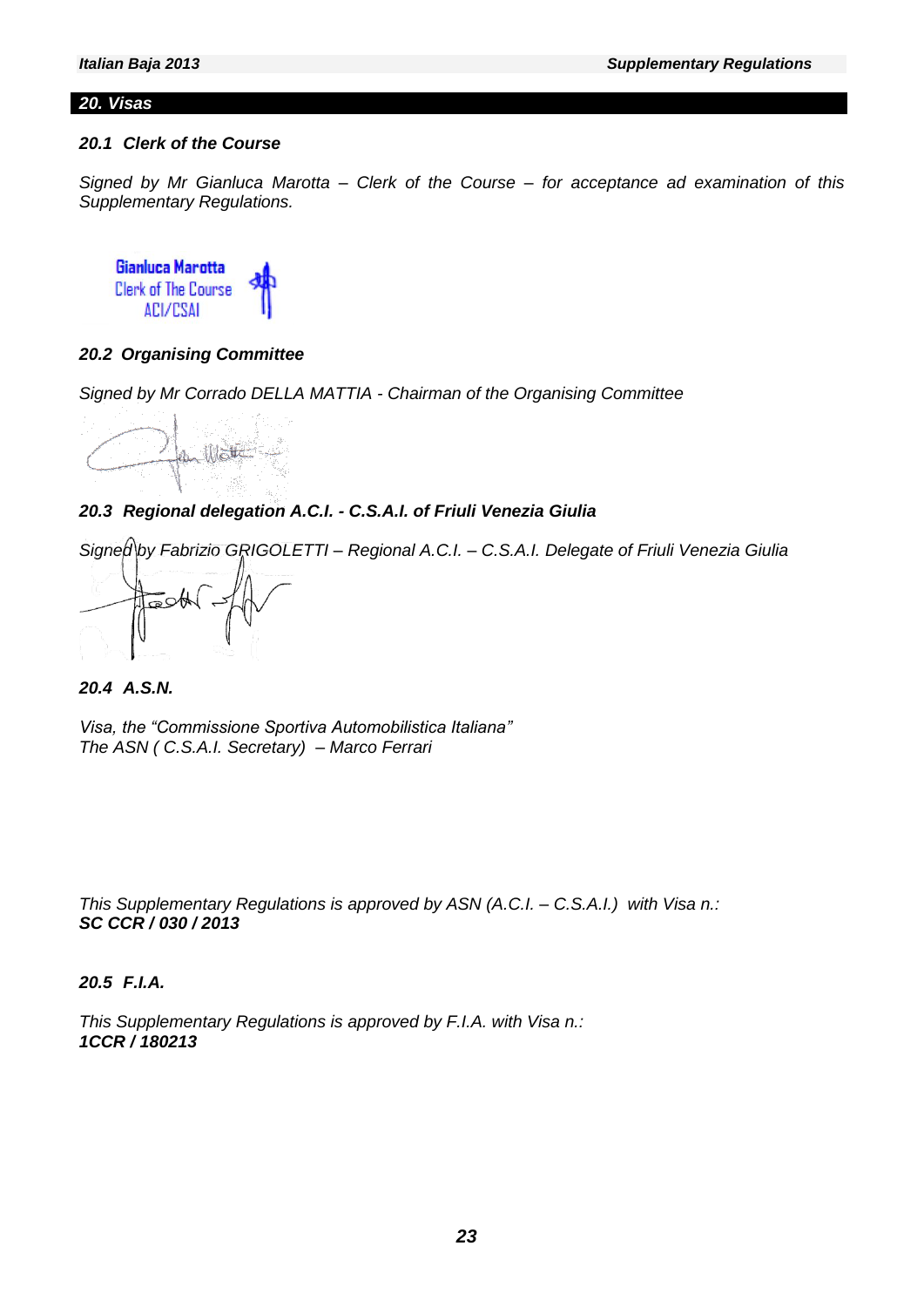*Appendix 1*

# *Italian Baja 2013 Supplementary Regulations*

# *Itinerary - Timing*

*(See attached Timing)*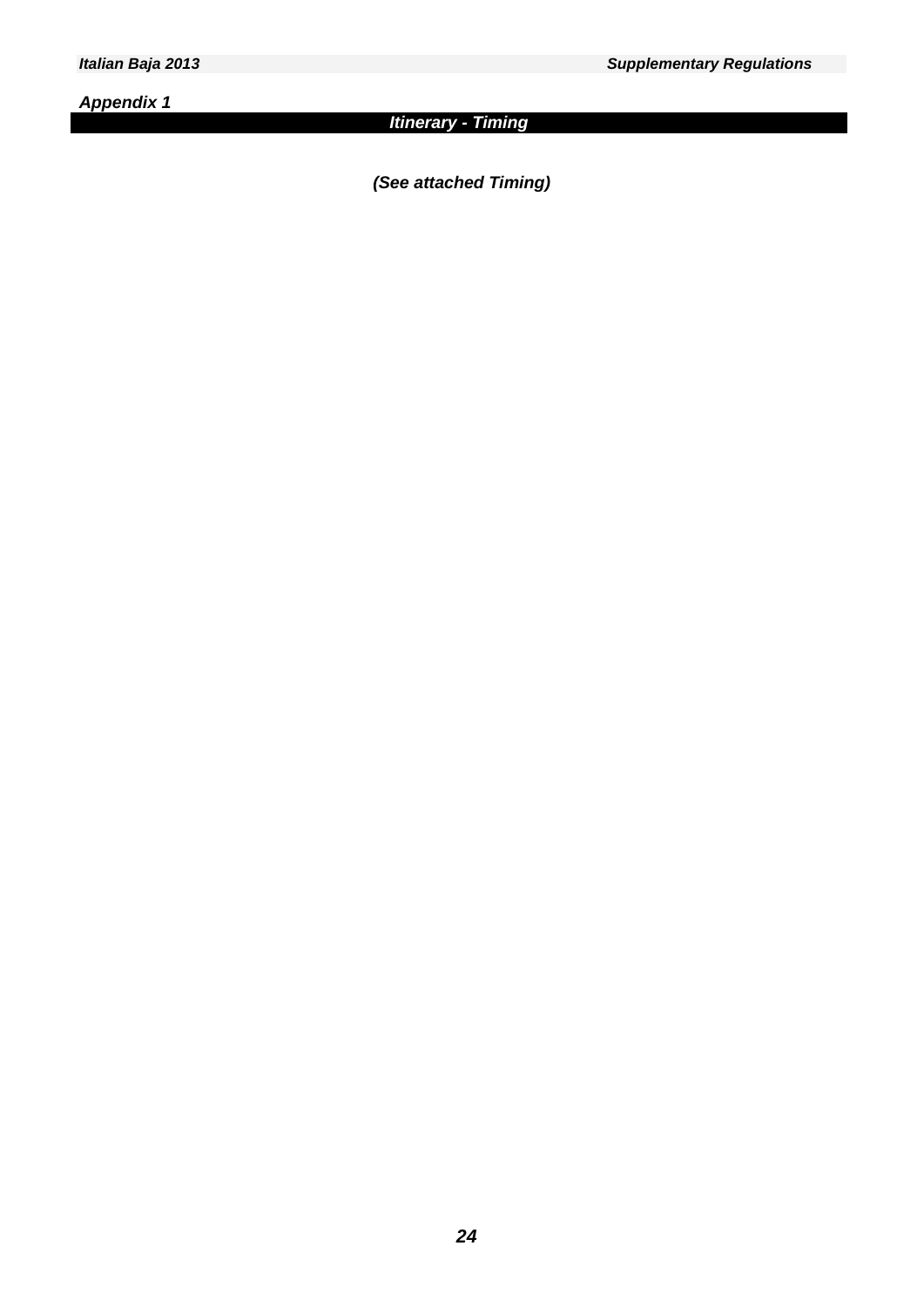



**Itinerary - Timing Appendix 1**



# **CARS / TRUCK FIA**

**SUPER SPECIAL STAGE LEG - Friday 15th March 2013 28-dic-12 Appendix 1**

|           |             |   |      | Max     |                                                 | Average   | Partial | Total | Total                          | Partial | Total   | 1st Car |
|-----------|-------------|---|------|---------|-------------------------------------------------|-----------|---------|-------|--------------------------------|---------|---------|---------|
|           | Sector T.C. |   | P.C. | Time    | Locality                                        |           |         | S.S.  |                                | Time    | Time    |         |
|           |             |   |      | (h.min) |                                                 | $Km./h$ . |         |       | Distance   Distance   Distance | (min)   | (h.min) | Time    |
|           |             |   |      |         | Sacile Piazza del Popolo - START Leg 1          |           |         |       |                                |         |         | 15:45   |
|           |             |   |      |         | START S.S.S. - Cordenons Pasch                  | 40        | 23.60   |       | 23.60                          | 35      | 00:35   | 16:20   |
|           |             |   |      |         | START S.S.S. ROYAL BEACH" - Medung river        |           | 0.10    |       | 23.70                          | 5       | 00:40   | 16:25   |
| SECTION 1 |             | 3 |      | 00:30   | <b>STOP S.S.S. "ROYAL BEACH" - Medung river</b> | 100       | 13,27   | 13.27 | 36,97                          | 8       | 00:48   | 16:33   |
|           |             | 3 |      |         | Zoppola                                         |           |         |       |                                |         |         |         |
|           |             |   |      |         | FIERA Pordenone - Finish Leg 1                  | 38        | 7.30    |       | 54.27                          | 27      | 01:15   | 7:00    |

# **LEG 2 - Saturday 16th March 2013**

|                      |                  |                 | Max         |                                                | Average | Partial | Total                          | Total  | Partial        | Total   | 1st Car |
|----------------------|------------------|-----------------|-------------|------------------------------------------------|---------|---------|--------------------------------|--------|----------------|---------|---------|
|                      | Sector T.C. P.C. |                 | <b>Time</b> | Locality                                       |         |         | S.S.                           |        | Time           | Time    |         |
|                      |                  |                 | (h.min)     |                                                | Km./h.  |         | Distance   Distance   Distance |        | (min)          | (h.min) | Time    |
|                      |                  | 5               |             | Fiera Pordenone - Refuelling IN                |         |         |                                |        |                |         |         |
| SECTION 2            | 4                |                 |             | <b>Refuelling 1</b>                            |         | 0,10    |                                | 0,1    | 20             |         | 09:10   |
|                      | 5                | 6               |             | Fiera Pordenone - Refuelling OUT / START Leg 2 |         |         |                                |        |                | 00:20   | 09:30   |
|                      |                  | $\overline{7}$  |             | START S.S. - Spilimbergo - Ponte di Dignano    | 41      | 37,95   |                                | 38.05  | 55             | 01:15   | 10:25   |
|                      | 6                |                 |             | <b>START S.S. 2 "MOSAICO"</b>                  |         | 0.10    |                                | 38,15  | $\sqrt{5}$     | 01:20   | 10:30   |
|                      |                  | $\overline{8}$  | 02:00       | <b>STOP S.S. 2 "MOSAICO"</b>                   | 100     | 83,21   | 83,21                          | 121,36 | 50             | 02:10   | 11:20   |
|                      | $\overline{7}$   | 8               |             | STOP S.S. - Cordenons Pasch                    |         |         |                                |        |                |         |         |
|                      |                  | 9               |             | FIERA Pordenone - Service IN                   | 38      | 6.40    |                                | 127.76 | 10             | 02:20   | 11:30   |
|                      | 8                |                 |             | Service 1                                      |         | 0,40    |                                | 128,16 | 60             |         |         |
|                      |                  | 10              |             | Service OUT / Regrouping IN                    |         |         |                                |        |                | 03:20   | 12:30   |
|                      | 9                |                 |             | <b>Regrouping 1</b>                            |         | 0,10    |                                | 128,26 | 70             |         |         |
|                      |                  | 11              |             | Regrouping OUT - Refuelling IN                 |         |         |                                |        |                | 04:30   | 13:40   |
|                      | 10               |                 |             | <b>Refuelling 2</b>                            |         | 0,10    |                                | 128,36 | 20             |         |         |
|                      | 11               | 12              |             | FIERA Pordenone - Refuelling OUT               |         |         |                                |        |                | 04:50   | 14:00   |
|                      |                  | 13              |             | START S.S. - Spilimbergo - Ponte di Dignano    | 41      | 37.95   |                                | 166.31 | 55             | 05:45   | 14:55   |
|                      | 12               |                 |             | <b>START S.S. 3 "MOSAICO"</b>                  |         | 0.10    |                                | 166.41 | $\overline{5}$ | 05:50   | 15:00   |
|                      |                  | 14              | 02:00       | STOP S.S. 3 "MOSAICO"                          | 100     | 83,21   | 166,42                         | 249,62 | 50             | 06:40   | 15:50   |
|                      | 13               | 14              |             | STOP S.S. - Cordenons Pasch                    |         |         |                                |        |                |         |         |
|                      |                  | 15              |             | FIERA Pordenone - Service IN                   | 38      | 6,40    |                                | 256,02 | 10             | 06:50   | 16:00   |
|                      | 14               |                 |             | Service 2                                      |         | 0,40    |                                | 256,42 | 90             |         |         |
| SECTION <sub>3</sub> |                  | 16              |             | Service OUT / Regrouping IN                    |         |         |                                |        |                |         | 17:30   |
|                      | 15               |                 |             | <b>Regrouping 2</b>                            |         | 0.10    |                                | 256,52 | 70             |         |         |
|                      |                  | $\overline{17}$ |             | Regrouping OUT - Refuelling IN                 |         |         |                                |        |                |         | 18:40   |
|                      | 16               |                 |             | <b>Refuelling 3</b>                            |         | 0,10    |                                | 256,62 | 20             |         |         |
| 3 bis                | 17               | 18              |             | FIERA Pordenone - Refuelling OUT               |         |         |                                |        |                |         | 19:00   |
|                      |                  | 19              |             | Pordenone Piazza XX Settembre - Finish Leg 1   | 5       | 2,60    |                                | 259,22 | 30             |         | 19:30   |